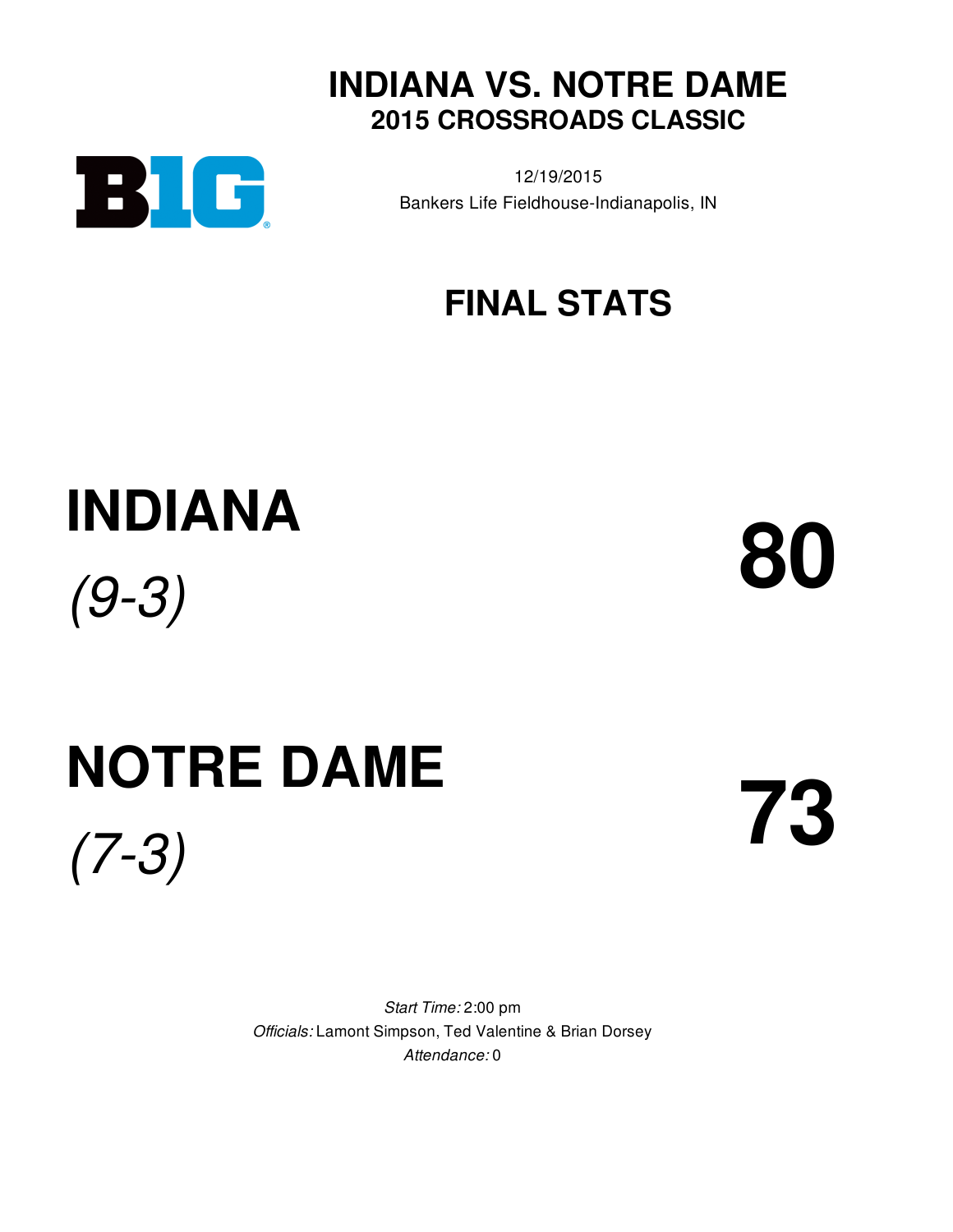#### **Official Basketball Box Score -- Game Totals -- Final Statistics NOTRE DAME vs INDIANA 12/19/2015 2:00 pm at Bankers Life Fieldhouse-Indianapolis, IN**

#### **NOTRE DAME 73 - 7-3**

|    |                                                                        |         | Total                  | 3-Ptr                           |         |                   | Rebounds       |                     |                |                |    |              |                      |             |
|----|------------------------------------------------------------------------|---------|------------------------|---------------------------------|---------|-------------------|----------------|---------------------|----------------|----------------|----|--------------|----------------------|-------------|
|    | ## Player                                                              |         |                        | <b>FG-FGA 3PT FG-FGA FT-FTA</b> |         | Off Reb           | Def Reb        | Tot Reb             | <b>PF</b>      | <b>TPI</b>     | A  | TO.          | <b>Blk Stl</b>       | Min         |
| 03 | BEACHEM, VJ                                                            | $\star$ | $7 - 10$               | $4 - 6$                         | $0-0$   | 2                 |                | 3                   | 4              | 18             |    |              | 0<br>3               | 32          |
| 11 | <b>JACKSON, DEMETRIUS</b>                                              | $\star$ | $4 - 17$               | $0 - 3$                         | $1-2$   | 5                 | $\overline{2}$ | $\overline{7}$      |                | 9              | 6  | 3            | 1                    | 39          |
| 30 | AUGUSTE, ZACH                                                          | $\star$ | $6 - 8$                | $0-0$                           | $0-0$   |                   | 6              | 7                   | 5              | 12             |    | 5            | 3 0                  | 29          |
| 32 | <b>VASTURIA, STEVE</b>                                                 | $\star$ | $3-9$                  | $0 - 5$                         | $1 - 1$ | $\mathbf 0$       | $\overline{c}$ | 2 <sub>l</sub>      | $\overline{2}$ | 7              | 3  | 1            | 2                    | 37          |
| 35 | COLSON, BONZIE                                                         | $\star$ | $11 - 16$              | $0-0$                           | $2 - 5$ | 3                 | 5              | 8                   | 4              | 24             | 3  | $\mathbf{0}$ | 2 <sub>2</sub>       | 35          |
| 01 | <b>TORRES, AUSTIN</b>                                                  |         | $0-0$                  | $0-0$                           | $0 - 0$ | $\mathbf 0$       | 0              | $\overline{0}$      |                | $\mathbf 0$    | 0  | $\mathbf 0$  | 0 <sub>0</sub>       | $\mathbf 0$ |
| 04 | RYAN, MATT                                                             |         | 1-5                    | $1 - 4$                         | $0 - 0$ | $\mathbf 0$       | 0              | 0                   |                | 3              |    | 0            | 3 <sub>0</sub>       | 15          |
| 05 | FARRELL, MATT                                                          |         | $0 - 0$                | $0 - 0$                         | $0 - 0$ | $\mathbf 0$       | 0              | $\mathbf 0$         | $\mathbf 0$    | $\Omega$       | 4  | $\Omega$     | 0 <sub>0</sub>       | 13          |
|    | <b>TEAM</b>                                                            |         |                        |                                 |         | 3                 | 3              | 6                   | $\Omega$       |                |    |              |                      |             |
|    | <b>TOTALS</b>                                                          |         | $32 - 65$              | $5 - 18$                        | $4 - 8$ | 14                | 19             | 33                  | 18             | 73             | 19 | 11           | 8 <sup>1</sup><br>10 | 200         |
|    | FG %<br>$17-32$<br>1st Half:<br>53.1%                                  |         | 2nd Half:              | $15 - 33$                       |         | 45.5%             | Game:          | $32 - 65$           |                | 49.2%          |    |              | Deadball             |             |
|    | 3FG %<br>1st Half:<br>$3-9$<br>33.3%<br>FT % 1st Half:<br>4-6<br>66.7% |         | 2nd Half:<br>2nd Half: | $2-9$<br>$0 - 2$                |         | 22.2%<br>$00.0\%$ | Game:<br>Game: | $5 - 18$<br>$4 - 8$ |                | 27.8%<br>50.0% |    |              | Rebounds<br>2,0      |             |

#### **INDIANA 80 - 9-3**

|                 |                              |         | Total     | 3-Ptr                            |         |             | Rebounds       |                |                |                 |                |          |                     |                |
|-----------------|------------------------------|---------|-----------|----------------------------------|---------|-------------|----------------|----------------|----------------|-----------------|----------------|----------|---------------------|----------------|
|                 | ## Player                    |         |           | FG-FGA 3PT FG-FGA FT-FTA Off Reb |         |             | Def Reb        | Tot Reb        | <b>PF</b>      | TPI             | A              |          | <b>TO BIK Stll</b>  | Min            |
| 01              | BLACKMON, JR, JAMES          | $\star$ | $3 - 11$  | $3-5$                            | $2 - 2$ | 3           | 5              | 8              | $\mathbf{2}$   |                 |                | 2        | 0                   | 29             |
| 04              | <b>JOHNSON, ROBERT</b>       | $\star$ | $6 - 9$   | $3-5$                            | $2 - 4$ |             | 2              | 3              |                | 17              | 3              | $\Omega$ | 2 <sub>0</sub>      | 32             |
| 05              | <b>WILLIAMS, TROY</b>        | $\star$ | $6 - 14$  | $0 - 1$                          | $6-9$   | 5           | 5              | 10             |                | 18              | 2              | 4        | $\Omega$<br>3       | 25             |
| 11              | FERRELL, KEVIN YOGI          | $\ast$  | $2 - 7$   | $2 - 4$                          | $2 - 2$ |             | 3              | $\overline{4}$ |                | 8               | $\overline{2}$ | 5        | 0 <sub>0</sub>      | 35             |
| 31              | BRYANT, THOMAS               | $\star$ | $4 - 8$   | $0-0$                            | $2 - 2$ | 3           | $\overline{c}$ | 5              | 2              | 10              | 2              |          | 0 <sub>0</sub>      | 21             |
| 00 <sup>°</sup> | BIELFELDT, MAX               |         | 1-3       | $0 - 0$                          | $0-0$   |             | 1              | $\overline{2}$ | 2              | $\overline{2}$  | $\Omega$       | $\Omega$ | 0 <sub>1</sub>      | 15             |
| 02              | ZEISLOFT, NICK               |         | $1-3$     | $1 - 3$                          | $0-0$   | $\mathbf 0$ | 0              | 0              | $\Omega$       | 3               | 0              | $\Omega$ | 0 <sub>0</sub>      | 14             |
| 03              | ANUNOBY, OG                  |         | 1-3       | $0 - 0$                          | $0 - 2$ | 3           | 1              | $\overline{4}$ | $\Omega$       | $\overline{2}$  | $\Omega$       | $\Omega$ | 0 <sub>0</sub>      | $\overline{7}$ |
| 15              | NIEGO, HARRISON              |         | $0-0$     | $0-0$                            | $0-0$   | $\mathbf 0$ | 0              | 0              | $\mathbf{0}$   | 0               | 0              | 0        | 0 <sub>0</sub>      | 0              |
| 30              | <b>HARTMAN, COLLIN</b>       |         | $3-5$     | $1-2$                            | $2 - 2$ | 2           | $\overline{c}$ | $\overline{4}$ | $\overline{2}$ | 9               | 3              | $\Omega$ | $\Omega$            | 22             |
|                 | TEAM                         |         |           |                                  |         |             | 0              | 1              | 0              |                 |                | 0        |                     |                |
|                 | <b>TOTALS</b>                |         | $27 - 63$ | 10-20                            | 16-23   | 20          | 21             | 41             | 11             | 80 <sub>1</sub> | 13             | 12       | 3<br>5 <sup>1</sup> | 200            |
|                 | FG % 1st Half:<br>$12 - 34$  | 35.3%   | 2nd Half: | $15 - 29$                        | 51.7%   |             | Game:          | $27 - 63$      |                | 42.9%           |                |          | Deadball            |                |
| 3FG %           | $4 - 9$<br>1st Half:         | 44.4%   | 2nd Half: | $6 - 11$                         | 54.5%   |             | Game:          | 10-20          |                | 50.0%           |                |          | Rebounds            |                |
|                 | $3 - 8$<br>1st Half:<br>FT % | 37.5%   | 2nd Half: | $13 - 15$                        | 86.7%   |             | Game:          | 16-23          |                | 69.6%           |                |          | 4,0                 |                |

Officials: Lamont Simpson, Ted Valentine & Brian Dorsey Technical Fouls: NOTRE DAME- None. INDIANA- None. Attendance: 0

| Score by periods | 1st | 2nd | ⊤otal |
|------------------|-----|-----|-------|
| NOTRE DAME       |     |     | 73    |
| INDIANA          | O-1 | 49  | 80    |

Last FG - ND 2nd-02:55, IND 2nd-04:13.

Largest lead - NOTRE DAME by 16 2nd-16:42; INDIANA by 7 2nd-00:18

ND led for 29:47. IND led for 4:36. Game was tied for 5:37.

| <b>Points</b> | In. | Off. | 2nd<br>Paint Off 2nd Fast<br>T/O Chance Break | Fast | <b>Bench</b> |
|---------------|-----|------|-----------------------------------------------|------|--------------|
| <b>ND</b>     | 46. | -17  | -11                                           | 8    | 3            |
| <b>IND</b>    | 30  | 15.  | 11                                            | 13   | 16           |

Score tied - 4 times

Lead changed - 8 times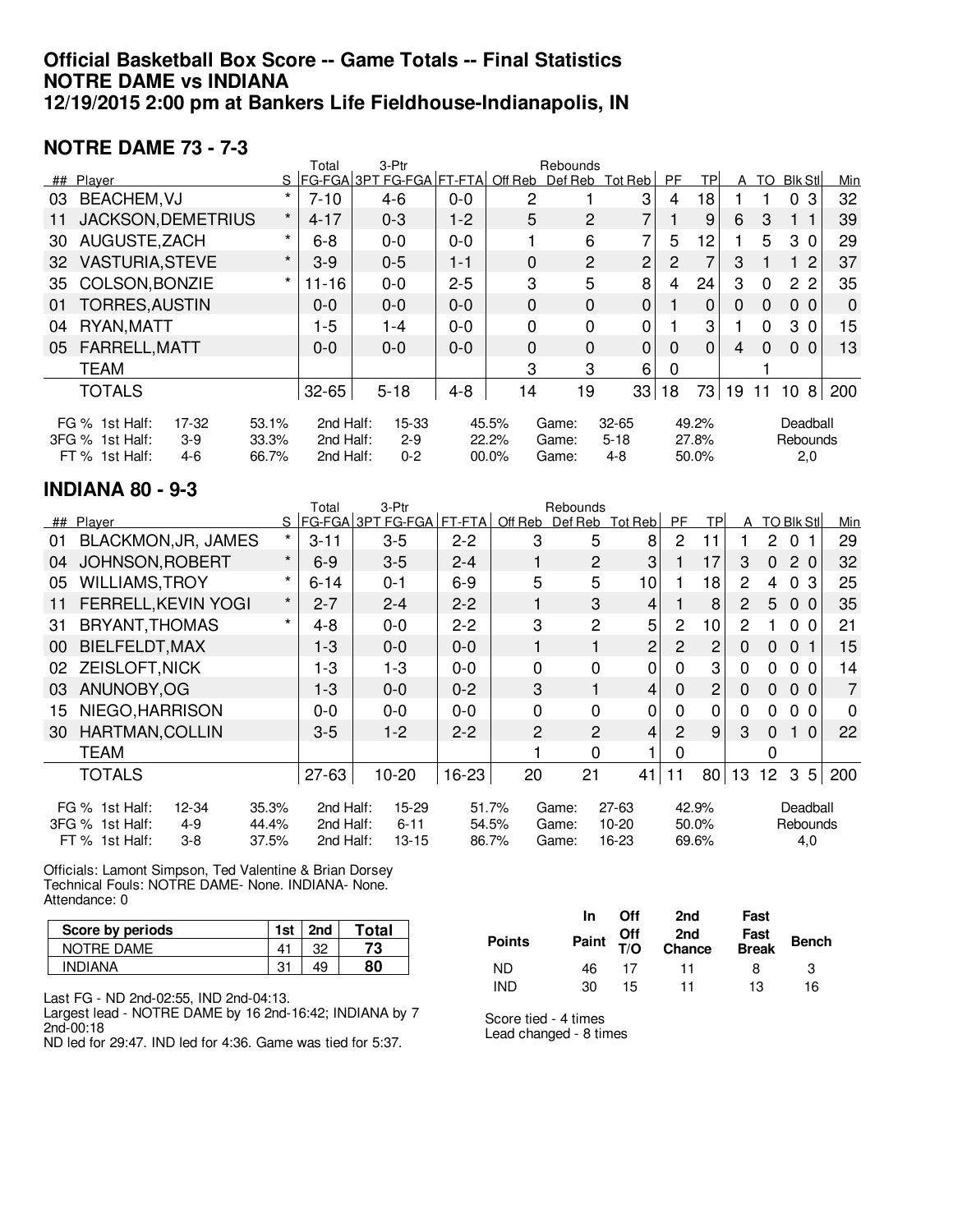### **Official Basketball Box Score -- Game Totals -- First Half Statistics NOTRE DAME vs INDIANA 12/19/2015 2:00 pm at Bankers Life Fieldhouse-Indianapolis, IN**

#### **NOTRE DAME 41 • 7-3**

|    |                    |                           |          | Total   | 3-Ptr                            |         |                | Rebounds       |                |                            |              |                      |                |             |
|----|--------------------|---------------------------|----------|---------|----------------------------------|---------|----------------|----------------|----------------|----------------------------|--------------|----------------------|----------------|-------------|
|    | ## Player          |                           |          |         | S   FG-FGA   3PT FG-FGA   FT-FTA |         | Off Reb        | Def Reb        | Tot Reb PF     | <b>TPI</b>                 |              |                      | A TO BIK Stl   | Min         |
| 03 | <b>BEACHEM, VJ</b> |                           | $\star$  | $3-3$   | $2 - 2$                          | $0-0$   |                | 0              |                | 8<br>2                     | 0            |                      | 0<br>2         | 13          |
| 11 |                    | <b>JACKSON, DEMETRIUS</b> | $\star$  | $2 - 8$ | $0 - 1$                          | 1-2     | $\overline{2}$ | $\mathbf 0$    | $\mathbf{2}$   | 5<br>$\mathbf 0$           | $\mathbf{2}$ | $\mathbf{2}^{\circ}$ | 1 <sub>0</sub> | 19          |
| 30 | AUGUSTE, ZACH      |                           | $^\star$ | $1 - 3$ | $0-0$                            | $0-0$   |                | 5              | 6              | 2<br>2                     | 0            | 3                    | 3<br>- 0       | 12          |
| 32 |                    | <b>VASTURIA, STEVE</b>    | $\star$  | $3-6$   | $0 - 2$                          | 1-1     | $\mathbf 0$    | $\overline{c}$ | $\overline{c}$ | 7                          |              |                      | 0 <sub>0</sub> | 17          |
| 35 |                    | COLSON, BONZIE            | $\star$  | 7-8     | $0-0$                            | $2 - 3$ | $\overline{2}$ | 4              | 6              | 16<br>0                    | 2            | $\Omega$             | 2              | 17          |
| 01 |                    | <b>TORRES, AUSTIN</b>     |          | $0 - 0$ | $0 - 0$                          | $0 - 0$ | $\mathbf 0$    | $\mathbf 0$    | $\mathbf 0$    | $\mathbf 0$                | 0            | $\mathbf 0$          | 0 <sub>0</sub> | $\mathbf 0$ |
| 04 | RYAN, MATT         |                           |          | 1-4     | 1-4                              | $0-0$   | $\mathbf 0$    | 0              | 0              | 3                          |              | $\Omega$             | 3 <sub>0</sub> | 11          |
| 05 | FARRELL, MATT      |                           |          | $0 - 0$ | $0 - 0$                          | $0 - 0$ | $\mathbf 0$    | $\mathbf 0$    | $\mathbf 0$    | $\overline{0}$<br>$\Omega$ | 4            | $\mathbf{0}$         | 0 <sub>0</sub> | 11          |
|    | <b>TEAM</b>        |                           |          |         |                                  |         | $\overline{2}$ |                | 3              | 0                          |              | 0                    |                |             |
|    | Totals             |                           |          | 17-32   | $3-9$                            | $4-6$   | 8              | 12             | $20$   7       | 41                         | 10           | 7                    | 8<br>4         | 100         |
|    | FG %               | Half:                     | 17-32    |         | 53.1%                            |         |                |                |                |                            |              |                      |                |             |
|    | 3FG %              | Half:                     | $3-9$    |         | 33.3%                            |         |                |                |                |                            |              |                      |                |             |
|    | FT%                | Half:                     | $4-6$    |         | 66.7%                            |         |                |                |                |                            |              |                      |                |             |

#### **INDIANA 31 • 9-3**

|    |                                   |          | Total   | 3-Ptr                    |         |                | Rebounds       |                |              |                |                      |                |                 |          |     |
|----|-----------------------------------|----------|---------|--------------------------|---------|----------------|----------------|----------------|--------------|----------------|----------------------|----------------|-----------------|----------|-----|
|    | ## Player                         | S        |         | FG-FGA 3PT FG-FGA FT-FTA |         | Off Reb        | Def Reb        | Tot Reb PF     |              |                |                      |                | TP A TO BIK Stl |          | Min |
| 01 | <b>BLACKMON, JR, JAMES</b>        | $\star$  | 1-4     | $1 - 1$                  | $2 - 2$ |                | 2              | 3              | 2            | 5              |                      | 1.             | $\mathbf{0}$    |          | 14  |
| 04 | <b>JOHNSON, ROBERT</b>            | $\star$  | $5 - 8$ | $2 - 4$                  | $1 - 2$ | 1              | $\Omega$       |                |              | 13             |                      | $\Omega$       | 2 <sub>0</sub>  |          | 18  |
| 05 | <b>WILLIAMS, TROY</b>             | $\star$  | $1 - 6$ | $0-0$                    | $0 - 2$ | 3              | 3              | 6              |              | $\mathbf{2}$   |                      | $\overline{2}$ | $\mathbf{0}$    | -2       | 12  |
| 11 | FERRELL, KEVIN YOGI               | $^\star$ | 1-4     | $1 - 2$                  | $0-0$   |                | $\overline{2}$ | 3              |              | 3              | 0                    | 4              | $\overline{0}$  | $\Omega$ | 18  |
| 31 | BRYANT, THOMAS                    | $\star$  | $3 - 4$ | $0-0$                    | $0-0$   | $\overline{2}$ |                | 3              | 2            | 6              |                      | $\mathbf{0}$   | 0 <sub>0</sub>  |          | 9   |
| 00 | BIELFELDT, MAX                    |          | $1 - 3$ | $0-0$                    | $0-0$   | 0              | $\mathbf 0$    | $\mathbf 0$    |              | $\overline{2}$ | 0                    | $\overline{0}$ | 0 <sub>0</sub>  |          | 8   |
| 02 | <b>ZEISLOFT, NICK</b>             |          | $0 - 1$ | $0 - 1$                  | $0-0$   | 0              | 0              | $\mathbf 0$    | $\Omega$     | 0              | 0                    | $\mathbf{0}$   | $\Omega$        | $\Omega$ | 7   |
| 03 | ANUNOBY, OG                       |          | $0 - 2$ | $0-0$                    | $0 - 2$ | 1              | $\mathbf 0$    |                | $\Omega$     | 0              | 0                    | $\mathbf{0}$   | 0 <sub>0</sub>  |          | 3   |
| 15 | NIEGO, HARRISON                   |          | $0-0$   | $0-0$                    | $0-0$   | 0              | 0              | 0              | $\mathbf{0}$ | $\overline{0}$ | 0                    | $\mathbf{0}$   | $\mathbf{0}$    | $\Omega$ | 0   |
| 30 | HARTMAN, COLLIN                   |          | $0 - 2$ | $0 - 1$                  | $0-0$   | $\overline{2}$ | $\mathbf 0$    | $\overline{2}$ | $\mathbf 0$  | $\overline{0}$ | $\mathbf{2}^{\circ}$ | $\overline{0}$ | 1               | $\Omega$ | 11  |
|    | <b>TEAM</b>                       |          |         |                          |         |                | 0              |                | $\Omega$     |                |                      | 0              |                 |          |     |
|    | <b>Totals</b>                     |          | 12-34   | $4 - 9$                  | $3 - 8$ | 12             | 8              | 20             | 8            | 31             | 6                    | $\overline{7}$ | 3               | 3        | 100 |
|    | <b>FG %</b><br>Half:<br>$12 - 34$ |          |         | 35.3%                    |         |                |                |                |              |                |                      |                |                 |          |     |
|    | 3FG %<br>$4 - 9$<br>Half:         |          |         | 44.4%                    |         |                |                |                |              |                |                      |                |                 |          |     |
|    | FT%<br>Half:<br>$3 - 8$           |          |         | 37.5%                    |         |                |                |                |              |                |                      |                |                 |          |     |

Officials: Lamont Simpson, Ted Valentine & Brian Dorsey Technical Fouls: NOTRE DAME- None. INDIANA- None.

| Score by periods | 1st | 2nd | ™otal |
|------------------|-----|-----|-------|
| NOTRE DAME       |     |     | 73    |
| <b>INDIANA</b>   | n.  | 49  | 80    |

Last FG - ND 1st-02:52, IND 1st-01:53.

ND led for 13:49. IND led for 3:39. Game was tied for 2:32.

|               | <u>In</u> | <b>Off</b> | 2nd                                    | Fast |              |
|---------------|-----------|------------|----------------------------------------|------|--------------|
| <b>Points</b> |           |            | Paint Off 2nd Fast<br>T/O Chance Break |      | <b>Bench</b> |
| <b>ND</b>     | 20.       | 12.        |                                        |      | 3            |
| <b>IND</b>    | 16        | 8          | 11                                     | ٠h   |              |

Score tied - 0 times Lead changed - 6 times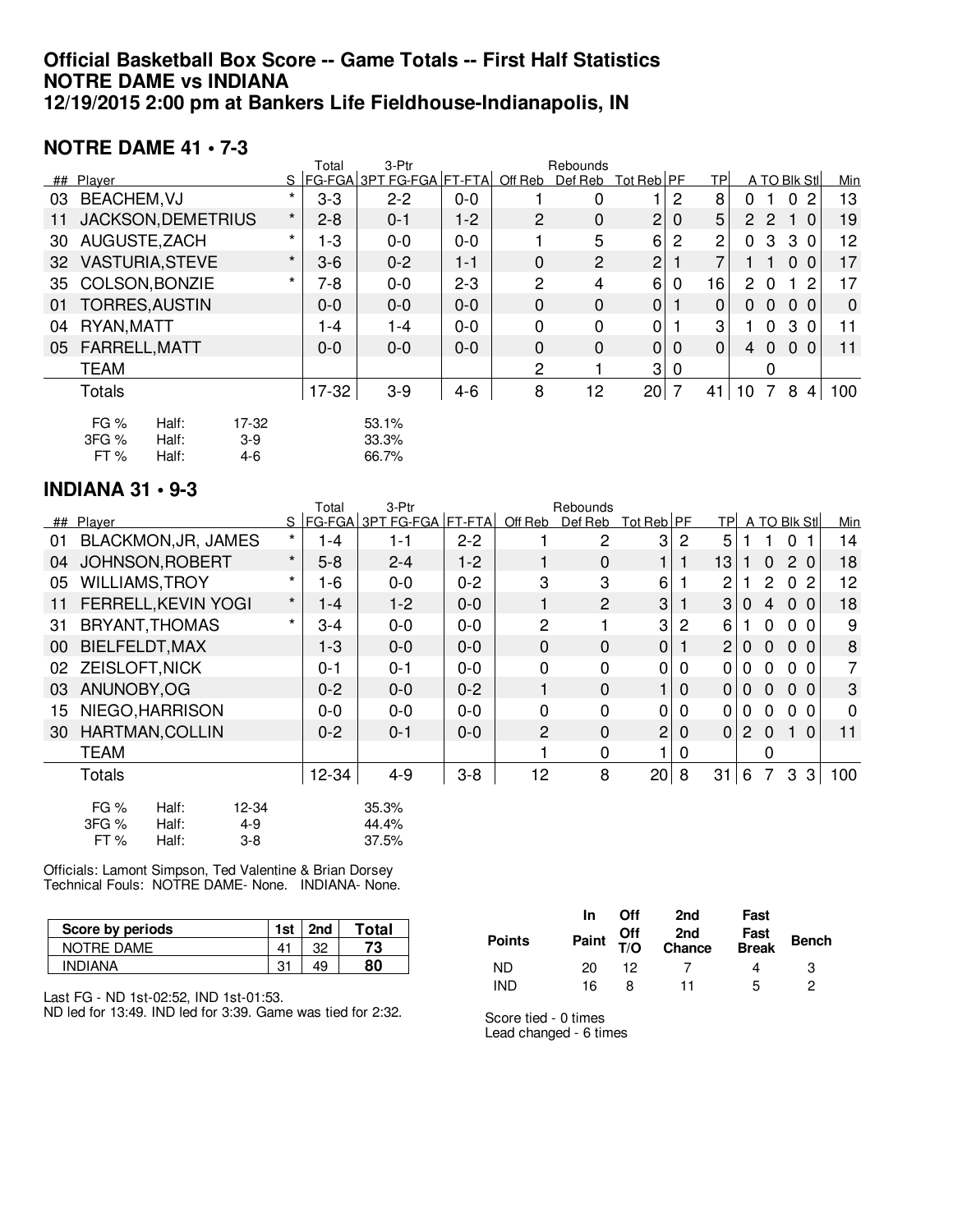# **NOTRE DAME vs INDIANA 12/19/2015; 2:00 pm at Bankers Life Fieldhouse-Indianapolis, IN Period 1 Play-By-Play**

| <b>VISITORS: NOTRE DAME</b>          | <b>Time</b> | <b>Score</b> | Margin         | <b>HOME: INDIANA</b>                   |
|--------------------------------------|-------------|--------------|----------------|----------------------------------------|
|                                      | 19:37       |              |                | MISSED JUMPER by BRYANT, THOMAS        |
| BLOCK by COLSON, BONZIE              | 19:37       |              |                |                                        |
|                                      | 19:36       |              |                | REBOUND (OFF) by JOHNSON, ROBERT       |
|                                      | 19:33       | $2 - 0$      | H <sub>2</sub> | GOOD! LAYUP by JOHNSON, ROBERT [PNT]   |
| MISSED JUMPER by AUGUSTE, ZACH       | 19:01       |              |                |                                        |
|                                      | 19:01       |              |                | REBOUND (DEF) by WILLIAMS, TROY        |
|                                      | 18:51       | $5-0$        | H <sub>5</sub> | GOOD! 3PTR by JOHNSON, ROBERT          |
|                                      | 18:51       |              |                | ASSIST by BLACKMON, JR, JAMES          |
| GOOD! 3PTR by BEACHEM, VJ            | 18:32       | $5-3$        | H <sub>2</sub> |                                        |
| ASSIST by JACKSON, DEMETRIUS         | 18:32       |              |                |                                        |
|                                      | 18:10       |              |                | TURNOVER by WILLIAMS, TROY             |
| STEAL by BEACHEM, VJ                 | 18:08       |              |                |                                        |
| MISSED 3PTR by VASTURIA, STEVE       | 18:05       |              |                |                                        |
| REBOUND (OFF) by BEACHEM, VJ         | 18:05       |              |                |                                        |
|                                      | 18:02       |              |                | FOUL by BRYANT, THOMAS                 |
|                                      | 17:48       | $5-5$        | T              |                                        |
| GOOD! LAYUP by VASTURIA, STEVE [PNT] |             |              |                | TURNOVER by BLACKMON, JR, JAMES        |
|                                      | 17:31       |              |                |                                        |
|                                      | 17:14       |              |                | FOUL by BRYANT, THOMAS                 |
|                                      | 17:14       |              |                | SUB IN: BIELFELDT, MAX                 |
|                                      | 17:14       |              |                | SUB OUT: BRYANT, THOMAS                |
| TURNOVER by BEACHEM, VJ              | 17:09       |              |                |                                        |
|                                      | 17:08       |              |                | STEAL by WILLIAMS, TROY                |
|                                      | 17:02       |              |                | MISSED LAYUP by WILLIAMS, TROY         |
| BLOCK by AUGUSTE, ZACH               | 17:02       |              |                |                                        |
| REBOUND (DEF) by AUGUSTE, ZACH       | 17:00       |              |                |                                        |
| GOOD! JUMPER by COLSON, BONZIE [PNT] | 16:42       | $5 - 7$      | V <sub>2</sub> |                                        |
| ASSIST by VASTURIA, STEVE            | 16:42       |              |                |                                        |
|                                      | 16:34       | $8 - 7$      | H <sub>1</sub> | GOOD! 3PTR by BLACKMON, JR, JAMES      |
| MISSED LAYUP by AUGUSTE, ZACH        | 16:20       |              |                |                                        |
|                                      | 16:20       |              |                | BLOCK by JOHNSON, ROBERT               |
| REBOUND (OFF) by TEAM                | 16:19       |              |                |                                        |
| GOOD! LAYUP by AUGUSTE, ZACH [PNT]   | 16:08       | $8-9$        | V <sub>1</sub> |                                        |
| ASSIST by COLSON, BONZIE             | 16:08       |              |                |                                        |
|                                      | 15:38       | $10-9$       | H 1            | GOOD! LAYUP by BIELFELDT, MAX [PNT]    |
|                                      | 15:38       |              |                | ASSIST by JOHNSON, ROBERT              |
| MISSED 3PTR by JACKSON, DEMETRIUS    | 15:16       |              |                |                                        |
|                                      | 15:16       |              |                | REBOUND (DEF) by BLACKMON, JR, JAMES   |
|                                      | 15:02       |              |                | MISSED JUMPER by WILLIAMS, TROY        |
| REBOUND (DEF) by COLSON, BONZIE      | 15:02       |              |                |                                        |
| GOOD! JUMPER by COLSON, BONZIE       | 14:38       | $10 - 11$    | V <sub>1</sub> |                                        |
|                                      | 14:38       |              |                | FOUL by BIELFELDT, MAX                 |
| TIMEOUT media                        | 14:38       |              |                |                                        |
| MISSED FT by COLSON, BONZIE          | 14:38       |              |                |                                        |
| REBOUND (OFF) by COLSON, BONZIE      | 14:38       |              |                |                                        |
| TURNOVER by JACKSON, DEMETRIUS       | 14:31       |              |                |                                        |
|                                      | 14:30       |              |                |                                        |
|                                      | 14:28       |              |                | STEAL by BLACKMON, JR, JAMES           |
|                                      |             | $12 - 11$    | H <sub>1</sub> | GOOD! DUNK by JOHNSON, ROBERT [FB/PNT] |
|                                      | 14:28       |              |                | ASSIST by WILLIAMS, TROY               |
|                                      | 14:00       |              |                | FOUL by BLACKMON, JR, JAMES            |
| MISSED FT by JACKSON, DEMETRIUS      | 14:00       |              |                |                                        |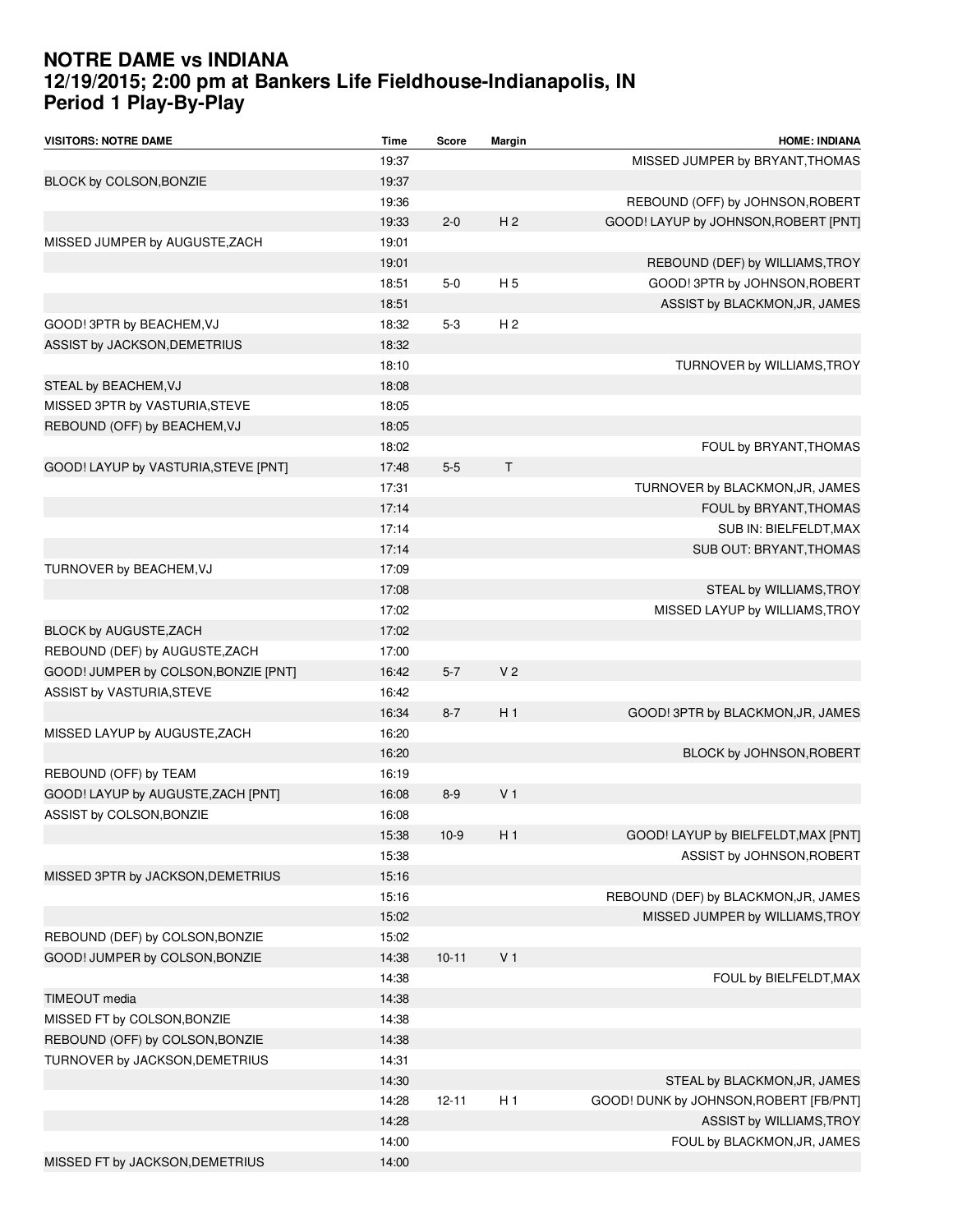| <b>VISITORS: NOTRE DAME</b>         | <b>Time</b> | Score     | Margin         | <b>HOME: INDIANA</b>                   |
|-------------------------------------|-------------|-----------|----------------|----------------------------------------|
| REBOUND (DEADB) by TEAM             | 14:00       |           |                |                                        |
| GOOD! FT by JACKSON, DEMETRIUS      | 14:00       | $12 - 12$ | $\mathsf{T}$   |                                        |
| SUB IN: FARRELL, MATT               | 14:00       |           |                |                                        |
| SUB IN: RYAN, MATT                  | 14:00       |           |                |                                        |
| SUB OUT: BEACHEM, VJ                | 14:00       |           |                |                                        |
| SUB OUT: COLSON, BONZIE             | 14:00       |           |                |                                        |
|                                     | 14:00       |           |                | SUB IN: HARTMAN, COLLIN                |
|                                     | 14:00       |           |                | SUB OUT: WILLIAMS, TROY                |
|                                     | 13:47       |           |                | MISSED 3PTR by JOHNSON, ROBERT         |
| REBOUND (DEF) by VASTURIA, STEVE    | 13:47       |           |                |                                        |
| TURNOVER by VASTURIA, STEVE         | 13:36       |           |                |                                        |
|                                     | 13:24       |           |                | MISSED JUMPER by BIELFELDT, MAX        |
| BLOCK by AUGUSTE, ZACH              | 13:24       |           |                |                                        |
| REBOUND (DEF) by AUGUSTE, ZACH      | 13:21       |           |                |                                        |
| GOOD! JUMPER by JACKSON, DEMETRIUS  | 13:01       | $12 - 14$ | V <sub>2</sub> |                                        |
|                                     | 12:50       |           |                | TURNOVER by FERRELL, KEVIN YOGI        |
| SUB IN: BEACHEM, VJ                 | 12:50       |           |                |                                        |
| SUB IN: COLSON, BONZIE              | 12:50       |           |                |                                        |
| SUB OUT: AUGUSTE, ZACH              | 12:50       |           |                |                                        |
| SUB OUT: VASTURIA, STEVE            | 12:50       |           |                |                                        |
|                                     | 12:50       |           |                | SUB IN: ZEISLOFT, NICK                 |
|                                     | 12:50       |           |                | SUB OUT: BLACKMON, JR, JAMES           |
| GOOD! JUMPER by COLSON, BONZIE      | 12:30       | $12 - 16$ | V <sub>4</sub> |                                        |
| ASSIST by FARRELL, MATT             | 12:30       |           |                |                                        |
|                                     | 12:09       |           |                | MISSED 3PTR by ZEISLOFT, NICK          |
| REBOUND (DEF) by COLSON, BONZIE     | 12:09       |           |                |                                        |
| GOOD! JUMPER by COLSON, BONZIE      | 11:49       | $12 - 18$ | $V_6$          |                                        |
| ASSIST by FARRELL, MATT             | 11:49       |           |                |                                        |
|                                     | 11:36       |           |                | MISSED 3PTR by HARTMAN, COLLIN         |
| REBOUND (DEF) by COLSON, BONZIE     | 11:36       |           |                |                                        |
| GOOD! 3PTR by RYAN, MATT            | 11:15       | $12 - 21$ | V <sub>9</sub> |                                        |
| ASSIST by FARRELL, MATT             | 11:15       |           |                |                                        |
|                                     | 11:00       |           |                | MISSED JUMPER by BIELFELDT, MAX        |
|                                     | 11:00       |           |                | REBOUND (OFF) by HARTMAN, COLLIN       |
|                                     | 10:56       | $14-21$   | V <sub>7</sub> | GOOD! JUMPER by JOHNSON, ROBERT [PNT]  |
|                                     | 10:56       |           |                | ASSIST by HARTMAN, COLLIN              |
| MISSED LAYUP by JACKSON, DEMETRIUS  | 10:45       |           |                |                                        |
|                                     | 10:45       |           |                | REBOUND (DEF) by FERRELL, KEVIN YOGI   |
|                                     | 10:39       | $17 - 21$ | V <sub>4</sub> | GOOD! 3PTR by FERRELL, KEVIN YOGI [FB] |
| GOOD! LAYUP by COLSON, BONZIE [PNT] | 10:17       | 17-23     | $V_6$          |                                        |
| ASSIST by RYAN, MATT                | 10:17       |           |                |                                        |
|                                     | 10:09       |           |                | TURNOVER by FERRELL, KEVIN YOGI        |
| STEAL by COLSON, BONZIE             | 10:09       |           |                |                                        |
| GOOD! LAYUP by BEACHEM, VJ [FB/PNT] | 10:05       | $17 - 25$ | V8             |                                        |
| ASSIST by COLSON, BONZIE            | 10:05       |           |                |                                        |
|                                     | 10:02       |           |                | TIMEOUT 30SEC                          |
|                                     | 10:02       |           |                | TIMEOUT media                          |
| SUB IN: AUGUSTE, ZACH               | 10:02       |           |                |                                        |
| SUB IN: VASTURIA, STEVE             | 10:02       |           |                |                                        |
| SUB OUT: FARRELL, MATT              | 10:02       |           |                |                                        |
| SUB OUT: COLSON, BONZIE             | 10:02       |           |                |                                        |
|                                     | 10:02       |           |                | SUB IN: BLACKMON, JR, JAMES            |
|                                     | 10:02       |           |                | SUB IN: WILLIAMS, TROY                 |
|                                     | 10:02       |           |                | SUB IN: ANUNOBY,OG                     |
|                                     | 10:02       |           |                | SUB OUT: JOHNSON, ROBERT               |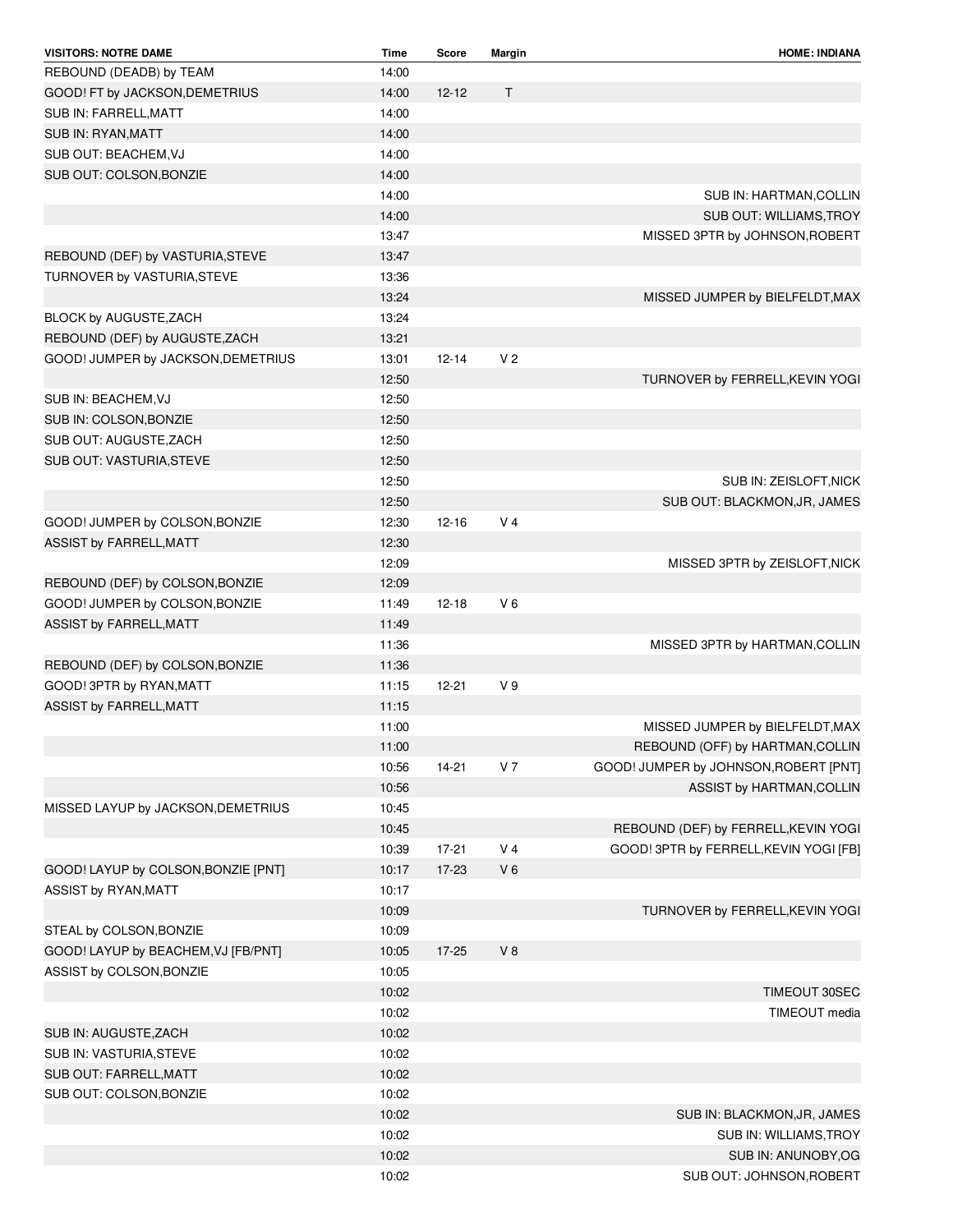| <b>VISITORS: NOTRE DAME</b>          | <b>Time</b>    | Score     | Margin         | <b>HOME: INDIANA</b>                 |
|--------------------------------------|----------------|-----------|----------------|--------------------------------------|
|                                      | 10:02          |           |                | SUB OUT: ZEISLOFT, NICK              |
|                                      | 10:02          |           |                | SUB OUT: BIELFELDT, MAX              |
|                                      | 09:48          |           |                | MISSED LAYUP by WILLIAMS, TROY       |
| BLOCK by AUGUSTE, ZACH               | 09:48          |           |                |                                      |
|                                      | 09:47          |           |                | REBOUND (OFF) by WILLIAMS, TROY      |
| FOUL by VASTURIA, STEVE              | 09:44          |           |                |                                      |
|                                      | 09:44          |           |                | MISSED FT by WILLIAMS, TROY          |
|                                      | 09:44          |           |                | REBOUND (DEADB) by TEAM              |
|                                      | 09:44          |           |                | MISSED FT by WILLIAMS, TROY          |
| REBOUND (DEF) by AUGUSTE, ZACH       | 09:44          |           |                |                                      |
| MISSED 3PTR by RYAN, MATT            | 09:31          |           |                |                                      |
|                                      | 09:31          |           |                | REBOUND (DEF) by BLACKMON, JR, JAMES |
|                                      | 09:20          |           |                | MISSED JUMPER by BLACKMON, JR, JAMES |
|                                      | 09:20          |           |                | REBOUND (OFF) by ANUNOBY, OG         |
|                                      | 09:18          |           |                | MISSED LAYUP by ANUNOBY, OG          |
| <b>BLOCK by RYAN, MATT</b>           | 09:18          |           |                |                                      |
|                                      | 09:16          |           |                | REBOUND (OFF) by BLACKMON, JR, JAMES |
|                                      | 09:14          |           |                | MISSED JUMPER by ANUNOBY, OG         |
|                                      | 09:14          |           |                | REBOUND (OFF) by WILLIAMS, TROY      |
|                                      | 09:12          | 19-25     | $V_6$          | GOOD! TIPIN by WILLIAMS, TROY [PNT]  |
| TURNOVER by JACKSON, DEMETRIUS       | 08:49          |           |                |                                      |
|                                      | 08:45          |           |                | STEAL by WILLIAMS, TROY              |
| FOUL by BEACHEM, VJ                  | 08:45          |           |                |                                      |
|                                      | 08:45          | $20 - 25$ | V <sub>5</sub> | GOOD! FT by BLACKMON, JR, JAMES      |
|                                      | 08:45          | $21 - 25$ | V <sub>4</sub> | GOOD! FT by BLACKMON, JR, JAMES      |
| SUB IN: FARRELL, MATT                | 08:45          |           |                |                                      |
| SUB IN: COLSON, BONZIE               | 08:45          |           |                |                                      |
| SUB OUT: JACKSON, DEMETRIUS          | 08:45          |           |                |                                      |
| SUB OUT: RYAN, MATT                  | 08:45          |           |                |                                      |
|                                      | 08:45          |           |                | SUB IN: ZEISLOFT, NICK               |
|                                      | 08:45          |           |                | SUB IN: JOHNSON, ROBERT              |
|                                      | 08:45          |           |                | SUB OUT: FERRELL, KEVIN YOGI         |
|                                      | 08:45          |           |                | SUB OUT: HARTMAN, COLLIN             |
| MISSED JUMPER by VASTURIA, STEVE     | 08:30          |           |                |                                      |
|                                      | 08:30          |           |                | REBOUND (DEF) by WILLIAMS, TROY      |
|                                      | 08:23          |           |                | TURNOVER by WILLIAMS, TROY           |
| STEAL by BEACHEM, VJ                 | 08:23          |           |                |                                      |
|                                      | 08:23          |           |                | FOUL by BLACKMON, JR, JAMES          |
| GOOD! JUMPER by COLSON, BONZIE [PNT] | 08:00          | $21 - 27$ | V <sub>6</sub> |                                      |
|                                      | 07:37          |           |                | MISSED JUMPER by WILLIAMS, TROY      |
|                                      | 07:37          |           |                | REBOUND (OFF) by WILLIAMS, TROY      |
| FOUL by AUGUSTE, ZACH                | 07:35          |           |                |                                      |
|                                      | 07:35          |           |                | TIMEOUT media                        |
| SUB IN: JACKSON, DEMETRIUS           | 07:35          |           |                |                                      |
| SUB OUT: FARRELL, MATT               | 07:35          |           |                |                                      |
|                                      | 07:35          |           |                | SUB IN: NIEGO, HARRISON              |
|                                      | 07:35          |           |                | SUB IN: BRYANT, THOMAS               |
|                                      | 07:35          |           |                | SUB OUT: BLACKMON, JR, JAMES         |
|                                      | 07:35          |           |                |                                      |
|                                      | 07:28          |           |                | SUB OUT: ANUNOBY, OG                 |
| REBOUND (DEF) by AUGUSTE, ZACH       | 07:28          |           |                | MISSED JUMPER by WILLIAMS, TROY      |
|                                      | 07:13          |           |                |                                      |
| MISSED JUMPER by JACKSON, DEMETRIUS  |                |           |                |                                      |
|                                      | 07:13          |           |                | BLOCK by JOHNSON, ROBERT             |
| REBOUND (OFF) by JACKSON, DEMETRIUS  | 07:13<br>07:12 |           |                | SUB IN: FERRELL, KEVIN YOGI          |
|                                      |                |           |                |                                      |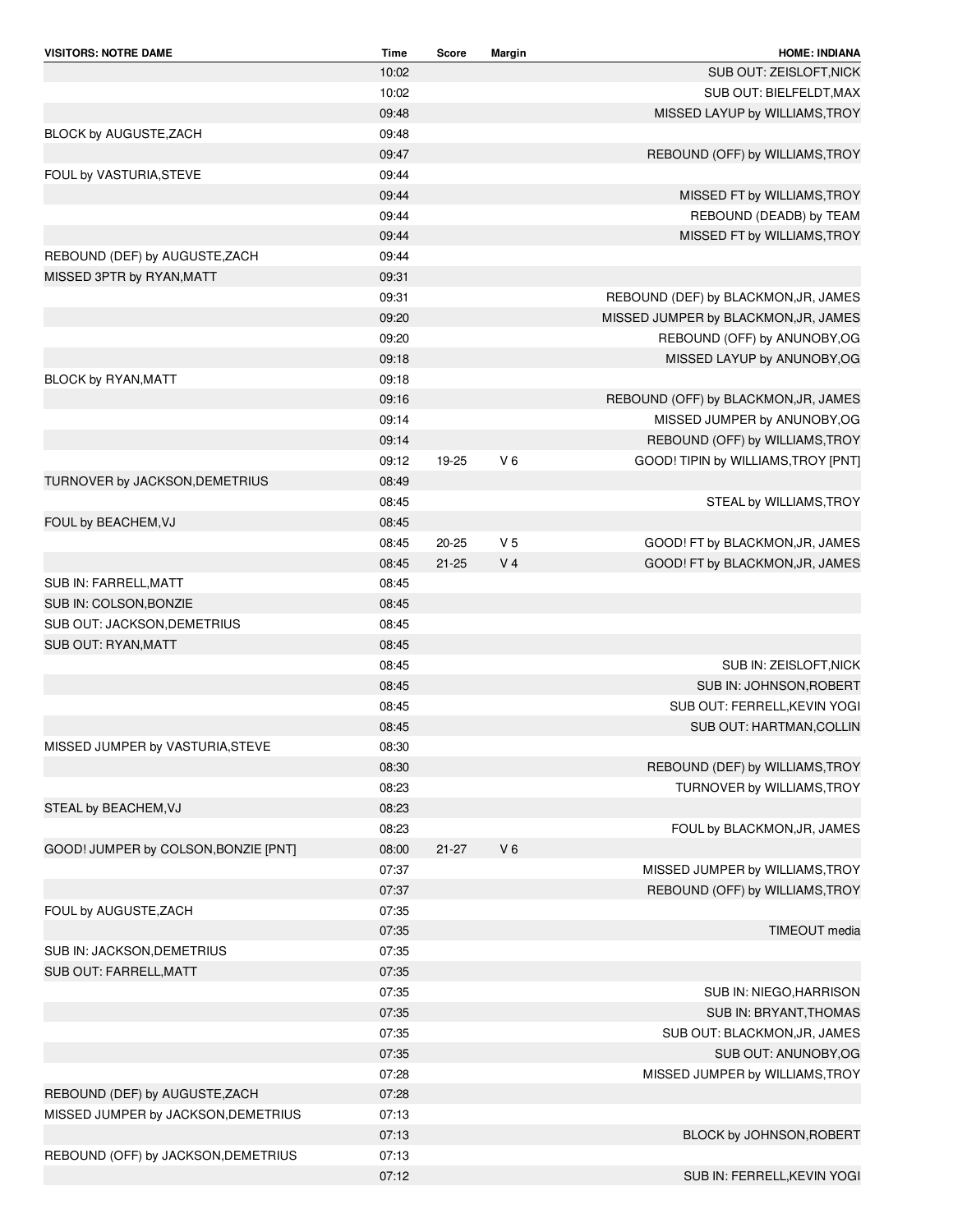| <b>VISITORS: NOTRE DAME</b>                                   | Time  | Score     | Margin          | <b>HOME: INDIANA</b>                 |
|---------------------------------------------------------------|-------|-----------|-----------------|--------------------------------------|
|                                                               | 07:12 |           |                 | SUB OUT: NIEGO, HARRISON             |
| GOOD! 3PTR by BEACHEM, VJ                                     | 07:02 | $21 - 30$ | V <sub>9</sub>  |                                      |
| ASSIST by JACKSON, DEMETRIUS                                  | 07:02 |           |                 |                                      |
|                                                               | 06:51 |           |                 | MISSED LAYUP by JOHNSON, ROBERT      |
| REBOUND (DEF) by AUGUSTE, ZACH                                | 06:51 |           |                 |                                      |
| GOOD! LAYUP by VASTURIA, STEVE [FB/PNT]                       | 06:45 | $21 - 32$ | V <sub>11</sub> |                                      |
|                                                               | 06:45 |           |                 | FOUL by WILLIAMS, TROY               |
| GOOD! FT by VASTURIA, STEVE                                   | 06:45 | 21-33     | V <sub>12</sub> |                                      |
| FOUL by BEACHEM, VJ                                           | 06:28 |           |                 |                                      |
|                                                               | 06:28 |           |                 | MISSED FT by JOHNSON, ROBERT         |
|                                                               | 06:28 |           |                 | REBOUND (DEADB) by TEAM              |
|                                                               | 06:28 | 22-33     | V <sub>11</sub> | GOOD! FT by JOHNSON, ROBERT          |
| SUB IN: RYAN, MATT                                            | 06:28 |           |                 |                                      |
| SUB OUT: BEACHEM, VJ                                          | 06:28 |           |                 |                                      |
|                                                               | 06:28 |           |                 | SUB IN: BLACKMON, JR, JAMES          |
|                                                               | 06:28 |           |                 | SUB OUT: JOHNSON, ROBERT             |
| TURNOVER by AUGUSTE, ZACH                                     | 06:01 |           |                 |                                      |
| FOUL by RYAN, MATT                                            | 05:41 |           |                 |                                      |
| SUB IN: FARRELL, MATT                                         | 05:41 |           |                 |                                      |
| SUB OUT: RYAN, MATT                                           | 05:41 |           |                 |                                      |
|                                                               | 05:41 |           |                 | SUB IN: HARTMAN, COLLIN              |
|                                                               | 05:41 |           |                 | SUB IN: JOHNSON, ROBERT              |
|                                                               | 05:41 |           |                 | SUB OUT: WILLIAMS,TROY               |
|                                                               | 05:41 |           |                 | SUB OUT: ZEISLOFT, NICK              |
|                                                               | 05:36 |           |                 | MISSED LAYUP by BLACKMON, JR, JAMES  |
|                                                               | 05:36 |           |                 | REBOUND (OFF) by BRYANT, THOMAS      |
|                                                               | 05:32 | 24-33     | V <sub>9</sub>  | GOOD! DUNK by BRYANT, THOMAS [PNT]   |
| MISSED 3PTR by VASTURIA, STEVE                                | 05:12 |           |                 |                                      |
| REBOUND (OFF) by JACKSON, DEMETRIUS                           | 05:12 |           |                 |                                      |
| MISSED TIPIN by JACKSON, DEMETRIUS                            | 05:07 |           |                 |                                      |
| REBOUND (OFF) by AUGUSTE, ZACH                                | 05:07 |           |                 |                                      |
| TURNOVER by AUGUSTE, ZACH                                     | 05:04 |           |                 |                                      |
| SUB IN: RYAN, MATT                                            | 05:04 |           |                 |                                      |
| SUB OUT: AUGUSTE, ZACH                                        | 05:04 |           |                 |                                      |
|                                                               | 04:42 | 26-33     | V <sub>7</sub>  | GOOD! DUNK by BRYANT, THOMAS [PNT]   |
|                                                               | 04:42 |           |                 | ASSIST by HARTMAN, COLLIN            |
| MISSED 3PTR by RYAN, MATT                                     | 04:16 |           |                 |                                      |
| REBOUND (OFF) by COLSON, BONZIE                               | 04:16 |           |                 |                                      |
| MISSED JUMPER by COLSON, BONZIE                               | 04:13 |           |                 |                                      |
|                                                               | 04:13 |           |                 | REBOUND (DEF) by BRYANT, THOMAS      |
|                                                               | 04:06 |           |                 | FOUL by FERRELL, KEVIN YOGI          |
|                                                               | 04:06 |           |                 | TURNOVER by FERRELL, KEVIN YOGI      |
| GOOD! LAYUP by JACKSON, DEMETRIUS [PNT]                       | 03:51 | 26-35     | V <sub>9</sub>  |                                      |
|                                                               | 03:40 |           |                 | TURNOVER by FERRELL, KEVIN YOGI      |
| STEAL by COLSON, BONZIE                                       | 03:39 |           |                 |                                      |
| GOOD! LAYUP by COLSON, BONZIE [PNT]                           | 03:28 | 26-37     | V <sub>11</sub> |                                      |
| ASSIST by FARRELL, MATT                                       | 03:28 |           |                 |                                      |
|                                                               | 03:16 | 28-37     | V <sub>9</sub>  | GOOD! JUMPER by BRYANT, THOMAS [PNT] |
| GOOD! LAYUP by VASTURIA, STEVE [PNT]                          | 02:52 | 28-39     | V <sub>11</sub> |                                      |
|                                                               | 02:26 |           |                 | MISSED LAYUP by BLACKMON, JR, JAMES  |
|                                                               | 02:26 |           |                 |                                      |
| BLOCK by RYAN, MATT                                           | 02:24 |           |                 |                                      |
| REBOUND (DEF) by VASTURIA, STEVE<br>MISSED 3PTR by RYAN, MATT | 02:20 |           |                 |                                      |
|                                                               | 02:20 |           |                 |                                      |
|                                                               |       |           |                 | REBOUND (DEF) by FERRELL, KEVIN YOGI |
|                                                               | 02:13 |           |                 | MISSED 3PTR by FERRELL, KEVIN YOGI   |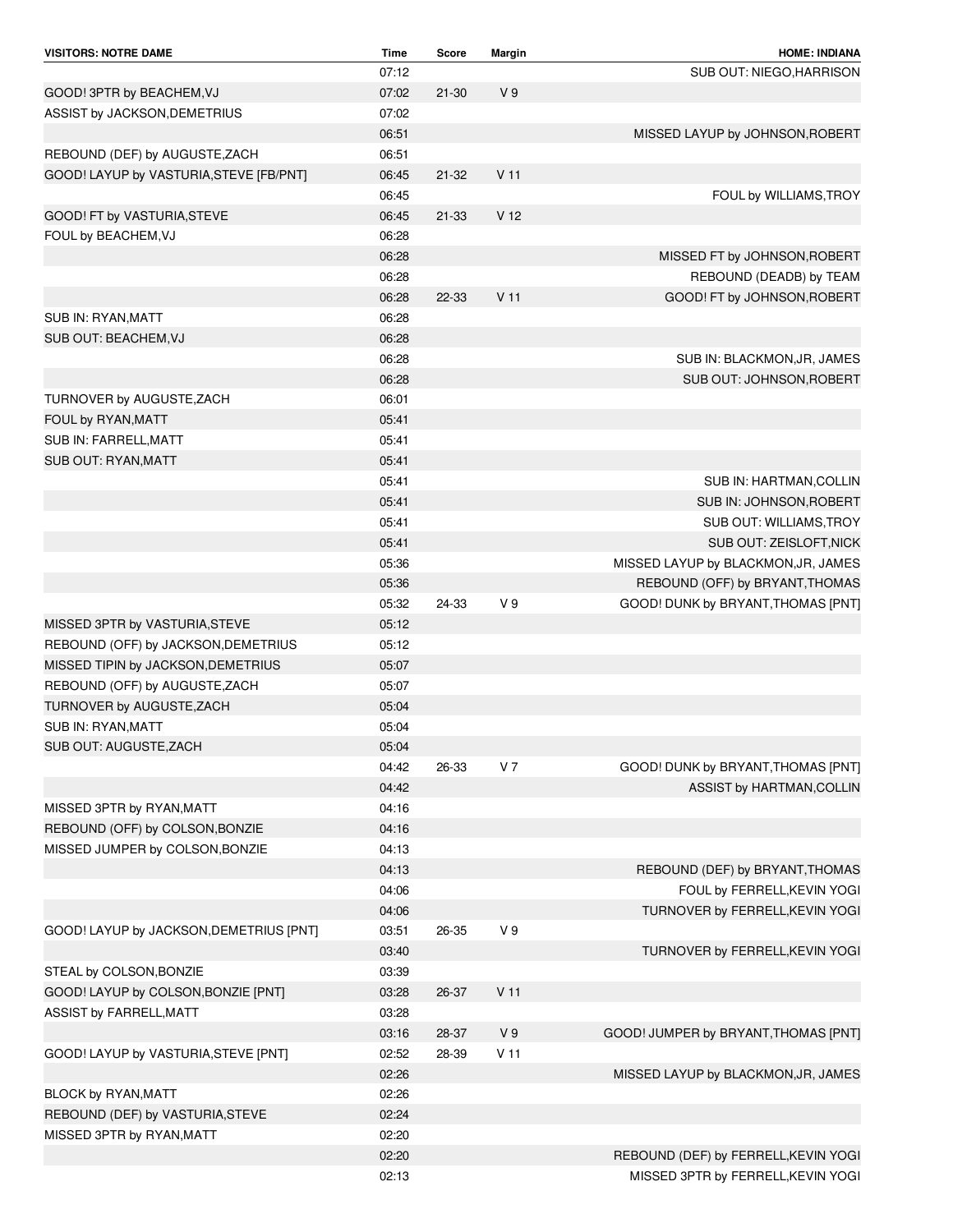| <b>VISITORS: NOTRE DAME</b>        | <b>Time</b> | Score     | Margin         | <b>HOME: INDIANA</b>                 |
|------------------------------------|-------------|-----------|----------------|--------------------------------------|
|                                    | 02:13       |           |                | REBOUND (OFF) by BRYANT, THOMAS      |
|                                    | 02:00       |           |                | MISSED LAYUP by FERRELL, KEVIN YOGI  |
| BLOCK by RYAN, MATT                | 02:00       |           |                |                                      |
|                                    | 01:59       |           |                | REBOUND (OFF) by FERRELL, KEVIN YOGI |
|                                    | 01:53       | $31 - 39$ | V8             | GOOD! 3PTR by JOHNSON, ROBERT        |
|                                    | 01:53       |           |                | ASSIST by BRYANT, THOMAS             |
| TIMEOUT 30SEC                      | 01:43       |           |                |                                      |
| TIMEOUT media                      | 01:43       |           |                |                                      |
| SUB IN: AUGUSTE, ZACH              | 01:43       |           |                |                                      |
| SUB OUT: COLSON, BONZIE            | 01:43       |           |                |                                      |
|                                    | 01:43       |           |                | SUB IN: WILLIAMS, TROY               |
|                                    | 01:43       |           |                | SUB IN: ANUNOBY,OG                   |
|                                    | 01:43       |           |                | SUB OUT: BLACKMON, JR, JAMES         |
|                                    | 01:43       |           |                | SUB OUT: BRYANT, THOMAS              |
| FOUL by AUGUSTE, ZACH              | 01:28       |           |                |                                      |
| TURNOVER by AUGUSTE, ZACH          | 01:28       |           |                |                                      |
| SUB IN: TORRES, AUSTIN             | 01:28       |           |                |                                      |
| SUB OUT: AUGUSTE, ZACH             | 01:28       |           |                |                                      |
| FOUL by TORRES, AUSTIN             | 01:11       |           |                |                                      |
|                                    | 01:11       |           |                | MISSED FT by ANUNOBY, OG             |
|                                    | 01:11       |           |                | REBOUND (DEADB) by TEAM              |
|                                    | 01:11       |           |                | MISSED FT by ANUNOBY, OG             |
| SUB IN: COLSON, BONZIE             | 01:11       |           |                |                                      |
| SUB OUT: TORRES, AUSTIN            | 01:11       |           |                |                                      |
| REBOUND (DEF) by TEAM              | 01:09       |           |                |                                      |
|                                    | 00:45       |           |                | FOUL by JOHNSON, ROBERT              |
| GOOD! FT by COLSON, BONZIE         | 00:45       | $31 - 40$ | V <sub>9</sub> |                                      |
| GOOD! FT by COLSON, BONZIE         | 00:45       | $31 - 41$ | $V$ 10         |                                      |
|                                    | 00:45       |           |                | SUB IN: ZEISLOFT, NICK               |
|                                    | 00:45       |           |                | SUB OUT: ANUNOBY, OG                 |
|                                    | 00:36       |           |                | MISSED 3PTR by JOHNSON, ROBERT       |
|                                    | 00:36       |           |                | REBOUND (OFF) by HARTMAN, COLLIN     |
|                                    | 00:32       |           |                | MISSED LAYUP by HARTMAN, COLLIN      |
| BLOCK by JACKSON, DEMETRIUS        | 00:32       |           |                |                                      |
|                                    | 00:31       |           |                | REBOUND (OFF) by TEAM                |
|                                    | 00:27       |           |                | MISSED JUMPER by FERRELL, KEVIN YOGI |
| REBOUND (DEF) by COLSON, BONZIE    | 00:27       |           |                |                                      |
| MISSED LAYUP by JACKSON, DEMETRIUS | 00:01       |           |                |                                      |
|                                    | 00:01       |           |                | BLOCK by HARTMAN, COLLIN             |
| REBOUND (OFF) by TEAM              | 00:01       |           |                |                                      |
| MISSED LAYUP by JACKSON, DEMETRIUS | 00:00       |           |                |                                      |
|                                    | 00:00       |           |                | REBOUND (DEF) by WILLIAMS, TROY      |

#### NOTRE DAME 41, INDIANA 31

| Period 1-only | <b>In</b> | Off | 2nd              | Fast        |       |                        |
|---------------|-----------|-----|------------------|-------------|-------|------------------------|
|               |           |     | Paint T/O Chance | Break       | Bench |                        |
| ND.           | 20.       | 12  |                  | 4           |       | Score tied - 4 times   |
| IND           | 16.       | 8   |                  | $5^{\circ}$ |       | Lead changed - 8 times |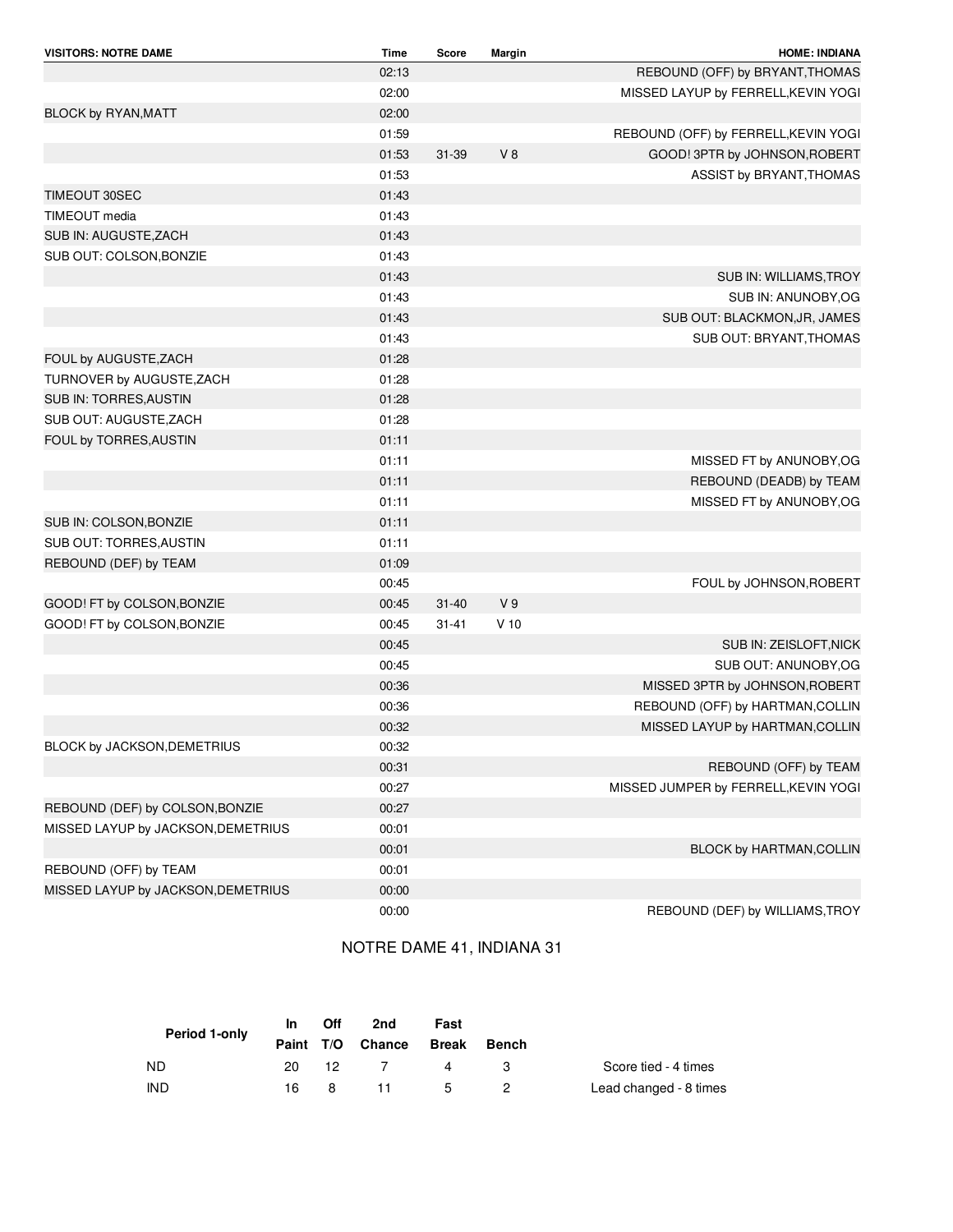#### **Official Basketball Box Score -- Game Totals -- Second Half Statistics NOTRE DAME vs INDIANA 12/19/2015 2:00 pm at Bankers Life Fieldhouse-Indianapolis, IN**

#### **NOTRE DAME 32 • 7-3**

|    |                      |                           |                           | Total   | 3-Ptr                      |         |         | Rebounds                |                |           |                |                       |                |                |    |                |
|----|----------------------|---------------------------|---------------------------|---------|----------------------------|---------|---------|-------------------------|----------------|-----------|----------------|-----------------------|----------------|----------------|----|----------------|
|    | ## Player            |                           |                           |         | S FG-FGA 3PT FG-FGA FT-FTA |         | Off Reb | Def Reb                 | Tot Reb        | <b>PF</b> | <b>TPI</b>     |                       |                | A TO Blk Stl   |    | Min            |
| 03 | <b>BEACHEM, VJ</b>   |                           | $\star$                   | $4 - 7$ | $2 - 4$                    | $0-0$   |         |                         | 2              | 2         | 10             |                       | 0              | 0              |    | 19             |
| 11 |                      | <b>JACKSON, DEMETRIUS</b> | $^\star$                  | $2 - 9$ | $0 - 2$                    | $0 - 0$ | 3       | 2                       | 5 <sup>5</sup> |           | 4              | 4                     | 1              | $\mathbf 0$    |    | 20             |
| 30 | AUGUSTE, ZACH        |                           | $\star$                   | $5-5$   | $0-0$                      | $0-0$   | 0       | 1                       |                | 3         | 10             |                       | $\overline{2}$ | 0 <sub>0</sub> |    | 17             |
| 32 |                      | <b>VASTURIA, STEVE</b>    | $\star$                   | $0 - 3$ | $0 - 3$                    | $0 - 0$ | 0       | $\mathbf 0$             | $\overline{0}$ |           | 0              | $\mathbf{2}^{\prime}$ | $\overline{0}$ | $1\,2$         |    | 20             |
| 35 |                      | COLSON, BONZIE            | $\star$                   | $4 - 8$ | $0-0$                      | $0 - 2$ |         | $\overline{\mathbf{1}}$ | 2              | 4         | 8              |                       | $\mathbf{0}$   | 1.             | -0 | 18             |
| 01 |                      | <b>TORRES, AUSTIN</b>     |                           | $0-0$   | $0-0$                      | $0-0$   | 0       | $\mathbf 0$             | $\mathbf 0$    | $\Omega$  | $\overline{0}$ | $\Omega$              | $\Omega$       | 0 <sub>0</sub> |    | $\mathbf 0$    |
| 04 | RYAN, MATT           |                           |                           | $0 - 1$ | $0-0$                      | $0-0$   | 0       | $\mathbf 0$             | 0              | 0         | 0              | 0                     | $\mathbf{0}$   | 0 <sub>0</sub> |    | 4              |
| 05 | FARRELL, MATT        |                           |                           | $0-0$   | $0-0$                      | $0-0$   | 0       | 0                       | $\mathbf 0$    | $\Omega$  | $\overline{0}$ | $\mathbf{0}$          | $\overline{0}$ | 0 <sub>0</sub> |    | $\overline{2}$ |
|    | <b>TEAM</b>          |                           |                           |         |                            |         |         | 2                       | $\mathbf{3}$   | 0         |                |                       |                |                |    |                |
|    | Totals               |                           |                           | $15-33$ | $2 - 9$                    | $0 - 2$ | 6       | 7                       | 13             | 11        | 32             | 9                     | 4              | $\overline{2}$ | 4  | 100            |
|    | FG %<br>3FG %<br>FT% | Half:<br>Half:<br>Half:   | 15-33<br>$2-9$<br>$0 - 2$ |         | 45.5%<br>33.3%<br>00.0%    |         |         |                         |                |           |                |                       |                |                |    |                |

#### **INDIANA 49 • 9-3**

|    | ט ט די הווחשווו                   |          |                            |                          |           |                |                |                |                |                |                      |                |                          |                |
|----|-----------------------------------|----------|----------------------------|--------------------------|-----------|----------------|----------------|----------------|----------------|----------------|----------------------|----------------|--------------------------|----------------|
|    |                                   |          | 3-Ptr<br>Rebounds<br>Total |                          |           |                |                |                |                |                |                      |                |                          |                |
|    | ## Player                         | S        |                            | FG-FGA 3PT FG-FGA FT-FTA |           | Off Reb        | Def Reb        | Tot Reb PF     |                | TPI            |                      |                | A TO Blk Stl             | Min            |
| 01 | <b>BLACKMON, JR, JAMES</b>        | $\star$  | $2 - 7$                    | $2 - 4$                  | $0-0$     | 2              | 3              | 5              | 0              | 6              | 0                    |                | 0<br>$\mathbf 0$         | 15             |
| 04 | <b>JOHNSON, ROBERT</b>            | $\star$  | $1 - 1$                    | $1 - 1$                  | $1-2$     | $\mathbf 0$    | $\overline{2}$ | $\overline{2}$ | 0              | 4              | $\mathbf{2}^{\circ}$ | $\overline{0}$ | 0 <sub>0</sub>           | 14             |
| 05 | <b>WILLIAMS, TROY</b>             | $^\star$ | $5 - 8$                    | $0 - 1$                  | $6 - 7$   | $\overline{c}$ | $\overline{c}$ | 4              | $\mathbf 0$    | 16             |                      | 2              | $\Omega$                 | 13             |
| 11 | FERRELL, KEVIN YOGI               | $\star$  | $1 - 3$                    | $1-2$                    | $2 - 2$   | 0              | 1              | $\mathbf{1}$   | $\Omega$       | 5              | $\mathbf{2}$         | $\mathbf{1}$   | 0 <sub>0</sub>           | 17             |
| 31 | BRYANT, THOMAS                    | $\star$  | 1-4                        | $0-0$                    | $2 - 2$   |                |                | $\overline{c}$ | $\mathbf 0$    | 4              |                      |                | $\mathbf{0}$<br>$\Omega$ | 12             |
| 00 | BIELFELDT, MAX                    |          | $0-0$                      | $0-0$                    | $0 - 0$   |                | 1              | $\overline{c}$ |                | 0              | 0                    | $\Omega$       | $\mathbf{0}$             | $\overline{7}$ |
| 02 | <b>ZEISLOFT, NICK</b>             |          | $1-2$                      | $1 - 2$                  | $0 - 0$   | $\mathbf 0$    | 0              | $\mathbf 0$    | $\Omega$       | 3              | 0                    | $\Omega$       | $\mathbf{0}$<br>$\Omega$ | 7              |
| 03 | ANUNOBY, OG                       |          | $1 - 1$                    | $0-0$                    | $0 - 0$   | $\overline{2}$ |                | 3              | $\Omega$       | $\overline{2}$ | 0                    | $\Omega$       | $\Omega$<br>$\Omega$     | 4              |
| 15 | NIEGO, HARRISON                   |          | $0 - 0$                    | $0-0$                    | $0-0$     | $\mathbf 0$    | 0              | 0              | $\Omega$       | 0              | 0                    | $\Omega$       | 0<br>$\Omega$            | 0              |
| 30 | <b>HARTMAN, COLLIN</b>            |          | $3-3$                      | $1 - 1$                  | $2 - 2$   | $\mathbf 0$    | 2              | 2 <sub>1</sub> | $\overline{2}$ | 9              | 1.                   | $\Omega$       | $\Omega$<br>$\Omega$     | 11             |
|    | <b>TEAM</b>                       |          |                            |                          |           | 0              | 0              | 0              | 0              |                |                      | 0              |                          |                |
|    | <b>Totals</b>                     |          | 15-29                      | $6 - 11$                 | $13 - 15$ | 8              | 13             | 21             | 3              | 49             | 7                    | 5              | $\overline{2}$<br>0      | 100            |
|    | <b>FG %</b><br>$15 - 29$<br>Half: |          |                            | 51.7%                    |           |                |                |                |                |                |                      |                |                          |                |
|    | 3FG %<br>Half:<br>$6 - 11$        |          |                            | 44.4%                    |           |                |                |                |                |                |                      |                |                          |                |
|    | FT%<br>13-15<br>Half:             |          |                            | 86.7%                    |           |                |                |                |                |                |                      |                |                          |                |

Officials: Lamont Simpson, Ted Valentine & Brian Dorsey Technical Fouls: NOTRE DAME- None. INDIANA- None.

| Score by periods | 1st | 2nd | ™otal |
|------------------|-----|-----|-------|
| NOTRE DAME       |     |     | 73.   |
| INDIANA          | n-  | 49  | 80    |

Last FG - ND 2nd-02:55, IND 2nd-04:13.

ND led for 15:58. IND led for 0:57. Game was tied for 3:05.

|               | In. | <b>Off</b> | 2nd                                    | Fast |              |
|---------------|-----|------------|----------------------------------------|------|--------------|
| <b>Points</b> |     |            | Paint Off 2nd Fast<br>T/O Chance Break |      | <b>Bench</b> |
| ND            | 26  | 5          | Δ                                      |      |              |
| IND           | 14  |            | Δ                                      | я    | 14           |

Score tied - 4 times Lead changed - 2 times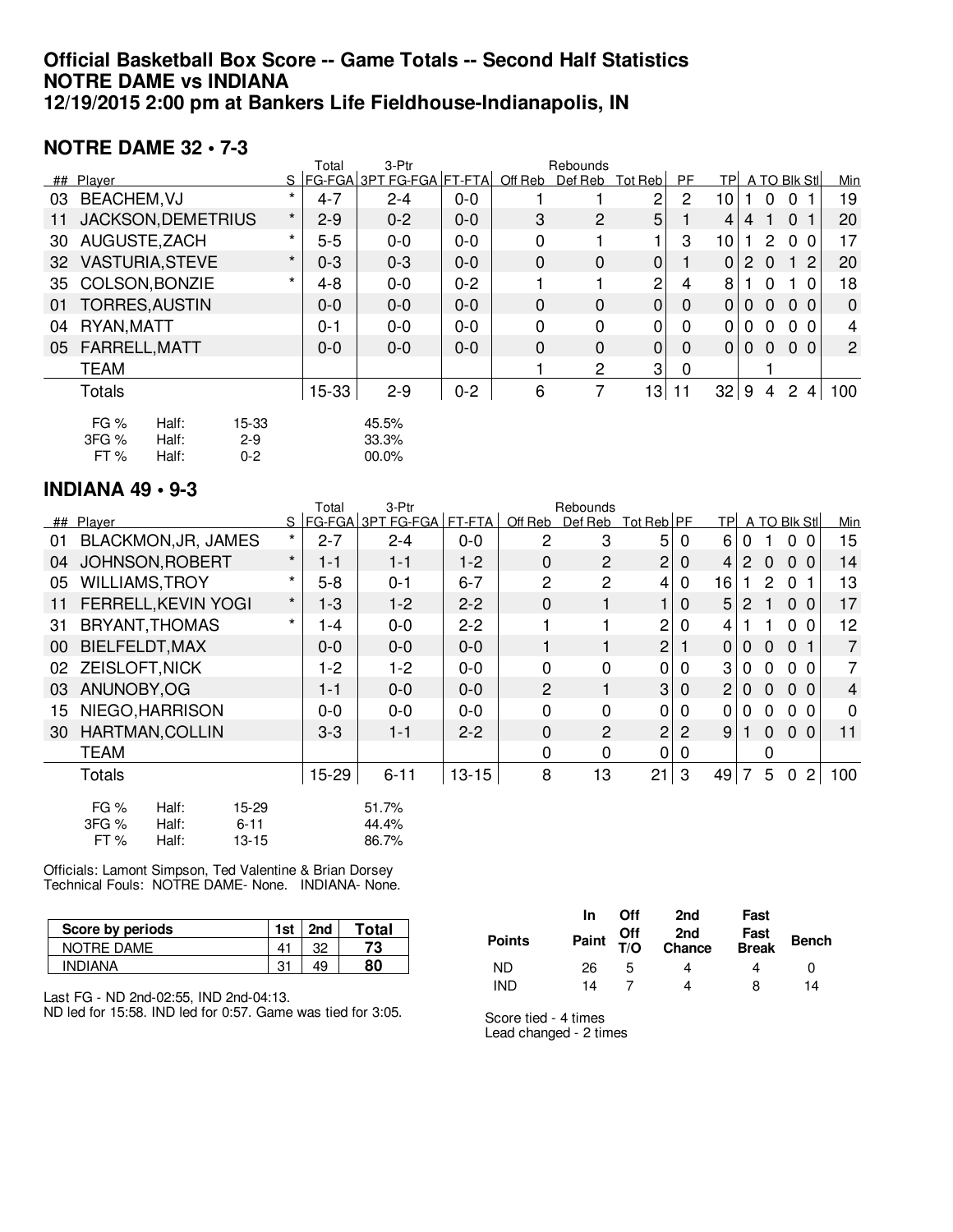# **NOTRE DAME vs INDIANA 12/19/2015; 2:00 pm at Bankers Life Fieldhouse-Indianapolis, IN Period 2 Play-By-Play**

| <b>VISITORS: NOTRE DAME</b>          | <b>Time</b> | Score     | Margin          | <b>HOME: INDIANA</b>                 |
|--------------------------------------|-------------|-----------|-----------------|--------------------------------------|
|                                      | 19:50       | $33 - 41$ | V8              | GOOD! LAYUP by WILLIAMS, TROY [PNT]  |
|                                      | 19:50       |           |                 | ASSIST by BRYANT, THOMAS             |
| GOOD! LAYUP by AUGUSTE, ZACH [PNT]   | 19:23       | 33-43     | $V$ 10          |                                      |
| ASSIST by BEACHEM, VJ                | 19:23       |           |                 |                                      |
|                                      | 19:13       | $35 - 43$ | V8              | GOOD! JUMPER by WILLIAMS, TROY [PNT] |
| GOOD! 3PTR by BEACHEM, VJ            | 18:53       | 35-46     | V <sub>11</sub> |                                      |
| ASSIST by AUGUSTE, ZACH              | 18:53       |           |                 |                                      |
|                                      | 18:40       |           |                 | MISSED JUMPER by BRYANT, THOMAS      |
|                                      | 18:40       |           |                 | REBOUND (OFF) by WILLIAMS, TROY      |
|                                      | 18:38       |           |                 | MISSED DUNK by WILLIAMS, TROY        |
|                                      | 18:38       |           |                 | REBOUND (OFF) by BRYANT, THOMAS      |
|                                      | 18:35       |           |                 | MISSED JUMPER by BRYANT, THOMAS      |
| BLOCK by COLSON, BONZIE              | 18:35       |           |                 |                                      |
| REBOUND (DEF) by COLSON, BONZIE      | 18:34       |           |                 |                                      |
| GOOD! DUNK by BEACHEM, VJ [FB/PNT]   | 18:30       | $35 - 48$ | V <sub>13</sub> |                                      |
| ASSIST by JACKSON, DEMETRIUS         | 18:30       |           |                 |                                      |
|                                      | 18:21       |           |                 | MISSED 3PTR by BLACKMON, JR, JAMES   |
| REBOUND (DEF) by JACKSON, DEMETRIUS  | 18:21       |           |                 |                                      |
| GOOD! LAYUP by AUGUSTE, ZACH [PNT]   | 18:05       | $35 - 50$ | V <sub>15</sub> |                                      |
|                                      | 17:45       | 37-50     | V <sub>13</sub> | GOOD! JUMPER by WILLIAMS, TROY       |
| FOUL by AUGUSTE, ZACH                | 17:45       |           |                 |                                      |
|                                      | 17:45       | 38-50     | V <sub>12</sub> | GOOD! FT by WILLIAMS, TROY           |
|                                      | 17:45       |           |                 | SUB IN: BIELFELDT, MAX               |
|                                      | 17:45       |           |                 | SUB OUT: BRYANT, THOMAS              |
| GOOD! LAYUP by AUGUSTE, ZACH [PNT]   | 17:24       | 38-52     | V <sub>14</sub> |                                      |
| FOUL by BEACHEM, VJ                  | 17:17       |           |                 |                                      |
|                                      | 17:13       |           |                 | MISSED JUMPER by BLACKMON, JR, JAMES |
| BLOCK by VASTURIA, STEVE             | 17:13       |           |                 |                                      |
|                                      | 17:11       |           |                 | REBOUND (OFF) by BLACKMON, JR, JAMES |
|                                      | 17:10       |           |                 | MISSED LAYUP by BLACKMON, JR, JAMES  |
|                                      | 17:10       |           |                 | REBOUND (OFF) by BLACKMON, JR, JAMES |
|                                      | 17:08       |           |                 | MISSED LAYUP by BLACKMON, JR, JAMES  |
| REBOUND (DEF) by AUGUSTE, ZACH       | 17:08       |           |                 |                                      |
| GOOD! JUMPER by COLSON, BONZIE [PNT] | 16:42       | 38-54     | V <sub>16</sub> |                                      |
|                                      | 16:31       |           |                 | MISSED LAYUP by FERRELL, KEVIN YOGI  |
|                                      | 16:31       |           |                 | REBOUND (OFF) by WILLIAMS, TROY      |
|                                      | 16:28       | 40-54     | V <sub>14</sub> | GOOD! DUNK by WILLIAMS, TROY [PNT]   |
| TURNOVER by AUGUSTE, ZACH            | 16:06       |           |                 |                                      |
|                                      | 16:06       |           |                 | STEAL by BIELFELDT, MAX              |
| FOUL by COLSON, BONZIE               | 16:06       |           |                 |                                      |
|                                      | 15:43       |           |                 | MISSED 3PTR by FERRELL, KEVIN YOGI   |
| REBOUND (DEF) by TEAM                | 15:41       |           |                 |                                      |
|                                      | 15:32       |           |                 | FOUL by BIELFELDT, MAX               |
| <b>TIMEOUT</b> media                 | 15:31       |           |                 |                                      |
| GOOD! LAYUP by AUGUSTE, ZACH [PNT]   | 15:11       | 40-56     | V <sub>16</sub> |                                      |
|                                      | 14:48       | 43-56     | V <sub>13</sub> | GOOD! 3PTR by BLACKMON, JR, JAMES    |
|                                      | 14:48       |           |                 | ASSIST by WILLIAMS, TROY             |
| MISSED JUMPER by COLSON, BONZIE      | 14:26       |           |                 |                                      |
|                                      | 14:26       |           |                 | REBOUND (DEF) by BLACKMON, JR, JAMES |
|                                      | 14:15       |           |                 | TURNOVER by WILLIAMS, TROY           |
|                                      |             |           |                 |                                      |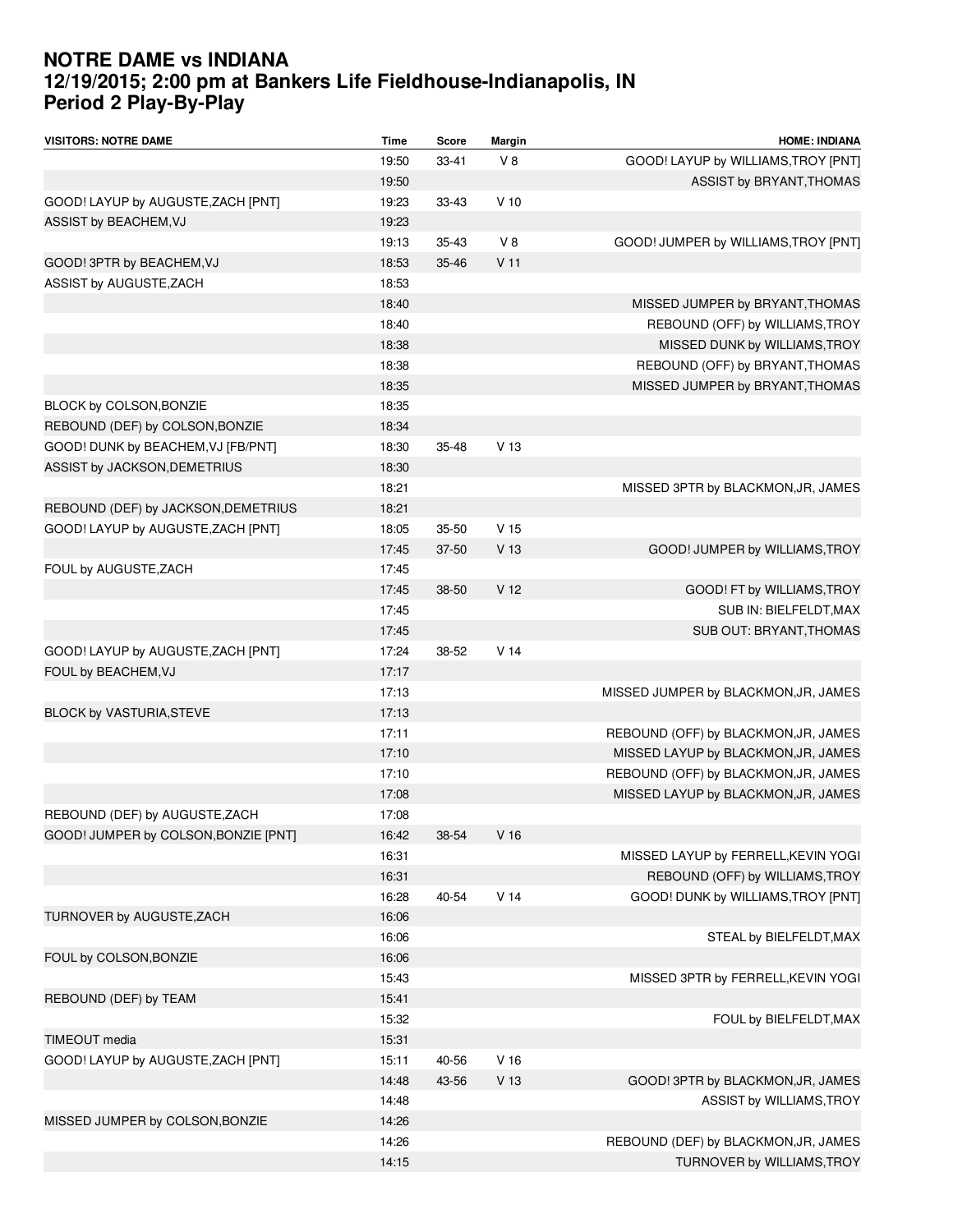| <b>VISITORS: NOTRE DAME</b>          | <b>Time</b> | Score     | Margin          | <b>HOME: INDIANA</b>                    |
|--------------------------------------|-------------|-----------|-----------------|-----------------------------------------|
| STEAL by BEACHEM, VJ                 | 14:14       |           |                 |                                         |
| MISSED 3PTR by VASTURIA, STEVE       | 14:07       |           |                 |                                         |
| REBOUND (OFF) by TEAM                | 14:02       |           |                 |                                         |
| SUB IN: FARRELL, MATT                | 14:02       |           |                 |                                         |
| SUB IN: RYAN, MATT                   | 14:02       |           |                 |                                         |
| SUB OUT: BEACHEM, VJ                 | 14:02       |           |                 |                                         |
| SUB OUT: AUGUSTE, ZACH               | 14:02       |           |                 |                                         |
|                                      | 14:02       |           |                 | SUB IN: BRYANT, THOMAS                  |
|                                      | 14:02       |           |                 | SUB IN: HARTMAN, COLLIN                 |
|                                      | 14:02       |           |                 | SUB OUT: WILLIAMS, TROY                 |
|                                      | 14:02       |           |                 | SUB OUT: BIELFELDT, MAX                 |
| MISSED JUMPER by JACKSON, DEMETRIUS  | 13:55       |           |                 |                                         |
|                                      | 13:55       |           |                 | REBOUND (DEF) by FERRELL, KEVIN YOGI    |
|                                      | 13:48       | 46-56     | V <sub>10</sub> | GOOD! 3PTR by JOHNSON, ROBERT [FB]      |
|                                      | 13:48       |           |                 | ASSIST by FERRELL, KEVIN YOGI           |
| MISSED JUMPER by JACKSON, DEMETRIUS  | 13:25       |           |                 |                                         |
|                                      | 13:25       |           |                 | REBOUND (DEF) by BLACKMON, JR, JAMES    |
| FOUL by COLSON, BONZIE               | 13:08       |           |                 |                                         |
|                                      | 13:08       | 47-56     | V <sub>9</sub>  | GOOD! FT by BRYANT, THOMAS              |
|                                      | 13:08       | 48-56     | V8              | GOOD! FT by BRYANT, THOMAS              |
| SUB IN: BEACHEM, VJ                  | 13:08       |           |                 |                                         |
| SUB IN: AUGUSTE, ZACH                | 13:08       |           |                 |                                         |
| SUB OUT: COLSON, BONZIE              | 13:08       |           |                 |                                         |
| SUB OUT: FARRELL, MATT               | 13:08       |           |                 |                                         |
|                                      | 13:07       |           |                 | TURNOVER by BLACKMON, JR, JAMES         |
| STEAL by VASTURIA, STEVE             | 13:05       |           |                 |                                         |
|                                      | 12:42       | 48-59     | V <sub>11</sub> |                                         |
| GOOD! 3PTR by BEACHEM, VJ            |             |           |                 |                                         |
| ASSIST by JACKSON, DEMETRIUS         | 12:42       |           |                 |                                         |
|                                      | 12:31       |           |                 | TURNOVER by FERRELL, KEVIN YOGI         |
| STEAL by VASTURIA, STEVE             | 12:29       |           |                 |                                         |
| GOOD! DUNK by BEACHEM, VJ [FB/PNT]   | 12:28       | 48-61     | V <sub>13</sub> |                                         |
| ASSIST by JACKSON, DEMETRIUS         | 12:28       |           |                 |                                         |
|                                      | 12:26       |           |                 | <b>TIMEOUT 30SEC</b>                    |
|                                      | 12:26       |           |                 | TIMEOUT media                           |
|                                      | 12:07       | $50 - 61$ | V <sub>11</sub> | GOOD! JUMPER by BRYANT, THOMAS [PNT]    |
| MISSED 3PTR by BEACHEM, VJ           | 11:44       |           |                 |                                         |
|                                      | 11:40       |           |                 | REBOUND (DEF) by JOHNSON, ROBERT        |
|                                      | 11:33       | $52 - 61$ | V <sub>9</sub>  | GOOD! LAYUP by HARTMAN, COLLIN [FB/PNT] |
|                                      | 11:33       |           |                 | ASSIST by JOHNSON, ROBERT               |
|                                      | 11:19       |           |                 | FOUL by HARTMAN, COLLIN                 |
| <b>TIMEOUT MEDIA</b>                 | 11:19       |           |                 |                                         |
| SUB IN: COLSON, BONZIE               | 11:19       |           |                 |                                         |
| SUB OUT: RYAN, MATT                  | 11:19       |           |                 |                                         |
| MISSED JUMPER by JACKSON, DEMETRIUS  | 10:53       |           |                 |                                         |
|                                      | 10:53       |           |                 | REBOUND (DEF) by HARTMAN, COLLIN        |
|                                      | 10:44       | $55 - 61$ | $V_6$           | GOOD! 3PTR by BLACKMON, JR, JAMES       |
| GOOD! JUMPER by COLSON, BONZIE [PNT] | 10:19       | 55-63     | V8              |                                         |
| ASSIST by VASTURIA, STEVE            | 10:19       |           |                 |                                         |
| FOUL by COLSON, BONZIE               | 09:58       |           |                 |                                         |
|                                      | 09:49       |           |                 | SUB IN: ZEISLOFT, NICK                  |
|                                      | 09:49       |           |                 | SUB OUT: FERRELL, KEVIN YOGI            |
|                                      | 09:33       |           |                 | TURNOVER by BRYANT, THOMAS              |
| TURNOVER by AUGUSTE, ZACH            | 09:11       |           |                 |                                         |
|                                      | 08:50       | 58-63     | V <sub>5</sub>  | GOOD! 3PTR by ZEISLOFT, NICK            |
|                                      | 08:50       |           |                 | ASSIST by HARTMAN, COLLIN               |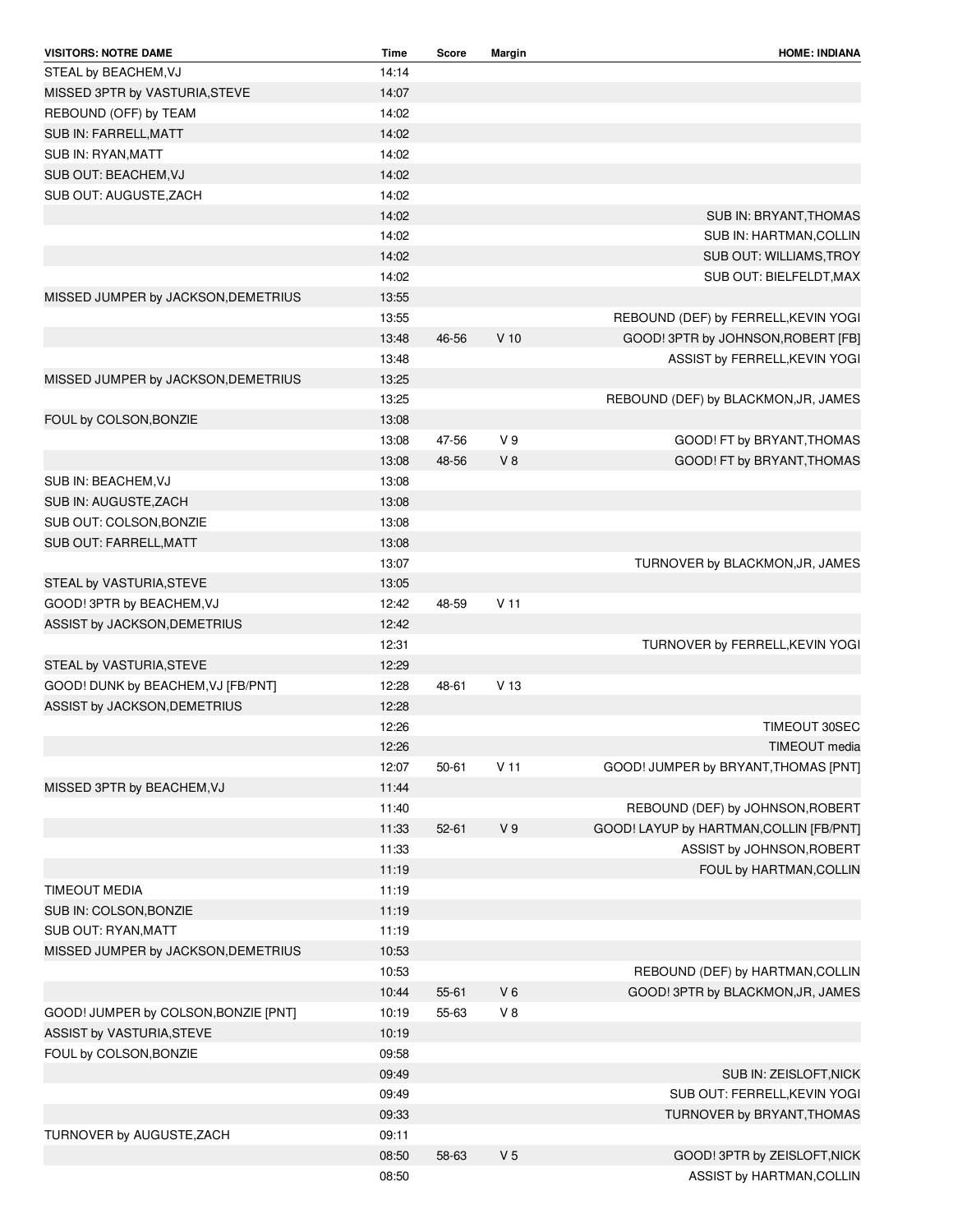| <b>VISITORS: NOTRE DAME</b>                               | Time  | Score     | Margin         | <b>HOME: INDIANA</b>                   |
|-----------------------------------------------------------|-------|-----------|----------------|----------------------------------------|
| GOOD! JUMPER by COLSON, BONZIE [PNT]                      | 08:32 | 58-65     | V <sub>7</sub> |                                        |
| ASSIST by VASTURIA, STEVE                                 | 08:32 |           |                |                                        |
|                                                           | 08:12 |           |                | MISSED JUMPER by BRYANT, THOMAS        |
| REBOUND (DEF) by JACKSON, DEMETRIUS                       | 08:12 |           |                |                                        |
| MISSED LAYUP by JACKSON, DEMETRIUS                        | 08:03 |           |                |                                        |
| REBOUND (OFF) by JACKSON, DEMETRIUS                       | 08:03 |           |                |                                        |
| GOOD! LAYUP by JACKSON, DEMETRIUS [PNT]                   | 08:00 | 58-67     | V <sub>9</sub> |                                        |
|                                                           | 07:51 | 61-67     | V <sub>6</sub> | GOOD! 3PTR by HARTMAN, COLLIN          |
|                                                           | 07:51 |           |                | ASSIST by JOHNSON, ROBERT              |
| GOOD! LAYUP by AUGUSTE, ZACH [PNT]                        | 07:25 | 61-69     | V8             |                                        |
| ASSIST by COLSON, BONZIE                                  | 07:25 |           |                |                                        |
|                                                           | 07:02 |           |                | TIMEOUT media                          |
|                                                           | 07:02 |           |                | SUB IN: FERRELL, KEVIN YOGI            |
|                                                           | 07:02 |           |                | SUB IN: ANUNOBY,OG                     |
|                                                           | 07:02 |           |                | SUB IN: WILLIAMS, TROY                 |
|                                                           | 07:02 |           |                | SUB OUT: BLACKMON, JR, JAMES           |
|                                                           | 07:02 |           |                | SUB OUT: JOHNSON, ROBERT               |
|                                                           | 07:02 |           |                | SUB OUT: BRYANT, THOMAS                |
|                                                           | 07:00 | 63-69     | V <sub>6</sub> | GOOD! JUMPER by HARTMAN, COLLIN        |
|                                                           | 07:00 |           |                | ASSIST by FERRELL, KEVIN YOGI          |
| MISSED 3PTR by BEACHEM, VJ                                | 06:36 |           |                |                                        |
| REBOUND (OFF) by JACKSON, DEMETRIUS                       | 06:36 |           |                |                                        |
| GOOD! DUNK by JACKSON, DEMETRIUS [PNT]                    | 06:32 | 63-71     | $V_8$          |                                        |
| FOUL by JACKSON, DEMETRIUS                                | 06:14 |           |                |                                        |
|                                                           | 06:14 | 64-71     | V <sub>7</sub> | GOOD! FT by WILLIAMS, TROY             |
|                                                           | 06:14 |           |                | MISSED FT by WILLIAMS, TROY            |
|                                                           | 06:14 |           |                | REBOUND (OFF) by BIELFELDT, MAX        |
|                                                           | 06:14 |           |                | SUB IN: BIELFELDT, MAX                 |
|                                                           | 06:14 |           |                | SUB OUT: HARTMAN, COLLIN               |
|                                                           | 06:00 |           |                | MISSED 3PTR by ZEISLOFT, NICK          |
|                                                           | 06:00 |           |                | REBOUND (OFF) by ANUNOBY, OG           |
|                                                           | 05:42 |           |                | MISSED 3PTR by WILLIAMS, TROY          |
|                                                           | 05:42 |           |                | REBOUND (OFF) by ANUNOBY, OG           |
|                                                           | 05:37 | 66-71     | V 5            | GOOD! DUNK by ANUNOBY, OG [PNT]        |
| TIMEOUT 30SEC                                             | 05:06 |           |                |                                        |
| SUB IN: FARRELL, MATT                                     | 05:06 |           |                |                                        |
| SUB OUT: COLSON, BONZIE                                   | 05:06 |           |                |                                        |
| TURNOVER by TEAM                                          | 05:03 |           |                |                                        |
| SUB IN: COLSON, BONZIE                                    | 05:03 |           |                |                                        |
| SUB OUT: FARRELL, MATT                                    | 05:03 |           |                |                                        |
|                                                           | 04:44 | 68-71     | $V_3$          | GOOD! LAYUP by WILLIAMS, TROY [PNT]    |
| MISSED LAYUP by JACKSON, DEMETRIUS                        | 04:23 |           |                |                                        |
| REBOUND (OFF) by JACKSON, DEMETRIUS                       | 04:23 |           |                |                                        |
| MISSED 3PTR by VASTURIA, STEVE                            | 04:20 |           |                |                                        |
|                                                           | 04:20 |           |                | REBOUND (DEF) by BIELFELDT, MAX        |
|                                                           | 04:13 | $71 - 71$ | Τ              | GOOD! 3PTR by FERRELL, KEVIN YOGI [FB] |
| TIMEOUT 30SEC                                             | 04:00 |           |                |                                        |
| TIMEOUT media                                             | 04:00 |           |                |                                        |
| SUB IN: RYAN, MATT                                        | 04:00 |           |                |                                        |
|                                                           | 04:00 |           |                |                                        |
| SUB OUT: AUGUSTE, ZACH<br>MISSED JUMPER by COLSON, BONZIE | 03:44 |           |                |                                        |
|                                                           | 03:44 |           |                | REBOUND (DEF) by ANUNOBY, OG           |
|                                                           | 03:19 |           |                |                                        |
|                                                           | 03:18 |           |                | MISSED JUMPER by WILLIAMS, TROY        |
| REBOUND (DEF) by TEAM<br>SUB IN: AUGUSTE, ZACH            | 03:18 |           |                |                                        |
|                                                           |       |           |                |                                        |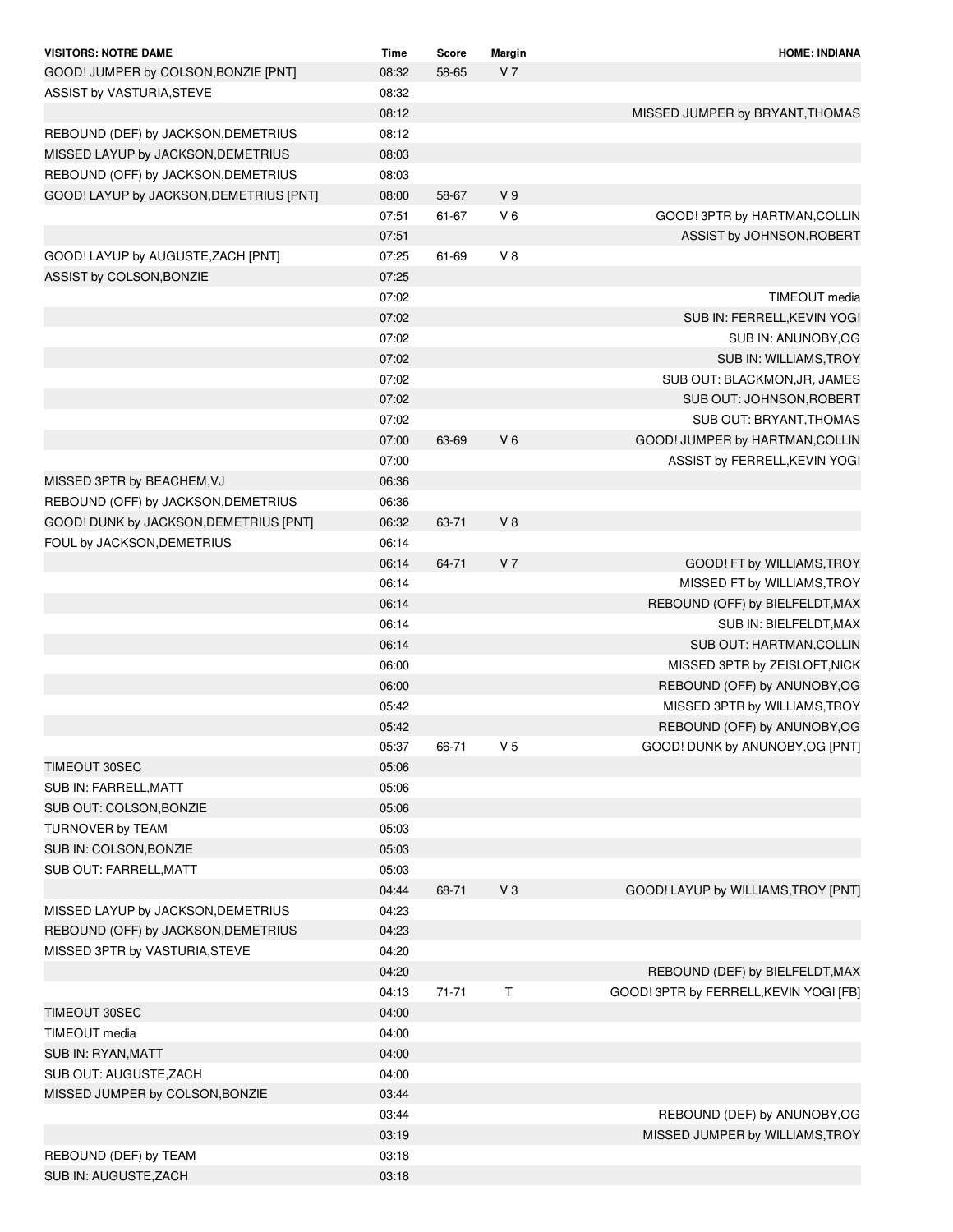| <b>VISITORS: NOTRE DAME</b>         | Time  | Score     | Margin         | <b>HOME: INDIANA</b>                 |
|-------------------------------------|-------|-----------|----------------|--------------------------------------|
| SUB OUT: RYAN, MATT                 | 03:18 |           |                |                                      |
| GOOD! LAYUP by COLSON, BONZIE [PNT] | 02:55 | $71 - 73$ | V <sub>2</sub> |                                      |
| ASSIST by JACKSON, DEMETRIUS        | 02:55 |           |                |                                      |
| FOUL by AUGUSTE, ZACH               | 02:44 |           |                |                                      |
|                                     | 02:44 | 72-73     | V 1            | GOOD! FT by FERRELL, KEVIN YOGI      |
|                                     | 02:44 | 73-73     | T              | GOOD! FT by FERRELL, KEVIN YOGI      |
|                                     | 02:44 |           |                | SUB IN: BRYANT, THOMAS               |
|                                     | 02:44 |           |                | SUB IN: BLACKMON, JR, JAMES          |
|                                     | 02:44 |           |                | SUB IN: HARTMAN, COLLIN              |
|                                     | 02:44 |           |                | SUB OUT: ANUNOBY, OG                 |
|                                     | 02:44 |           |                | SUB OUT: BIELFELDT, MAX              |
|                                     | 02:44 |           |                | SUB OUT: ZEISLOFT, NICK              |
| MISSED LAYUP by COLSON, BONZIE      | 02:24 |           |                |                                      |
| REBOUND (OFF) by BEACHEM, VJ        | 02:24 |           |                |                                      |
| MISSED JUMPER by BEACHEM, VJ        | 02:21 |           |                |                                      |
|                                     | 02:21 |           |                | REBOUND (DEF) by WILLIAMS, TROY      |
|                                     | 01:56 |           |                | TURNOVER by WILLIAMS, TROY           |
| STEAL by JACKSON, DEMETRIUS         | 01:55 |           |                |                                      |
| MISSED 3PTR by JACKSON, DEMETRIUS   | 01:36 |           |                |                                      |
|                                     | 01:36 |           |                | REBOUND (DEF) by BRYANT, THOMAS      |
|                                     | 01:27 |           |                | MISSED 3PTR by BLACKMON, JR, JAMES   |
| REBOUND (DEF) by BEACHEM, VJ        | 01:27 |           |                |                                      |
| MISSED LAYUP by COLSON, BONZIE      | 01:17 |           |                |                                      |
| REBOUND (OFF) by COLSON, BONZIE     | 01:17 |           |                |                                      |
|                                     | 01:15 |           |                | FOUL by HARTMAN, COLLIN              |
| MISSED FT by COLSON, BONZIE         | 01:15 |           |                |                                      |
| REBOUND (DEADB) by TEAM             | 01:15 |           |                |                                      |
| MISSED FT by COLSON, BONZIE         | 01:15 |           |                |                                      |
|                                     | 01:15 |           |                | REBOUND (DEF) by BLACKMON, JR, JAMES |
|                                     | 01:15 |           |                | SUB IN: JOHNSON, ROBERT              |
|                                     | 01:15 |           |                | SUB OUT: WILLIAMS, TROY              |
| FOUL by AUGUSTE, ZACH               | 00:57 |           |                |                                      |
|                                     | 00:57 | 74-73     | H <sub>1</sub> | GOOD! FT by HARTMAN, COLLIN          |
|                                     | 00:57 | 75-73     | H <sub>2</sub> | GOOD! FT by HARTMAN, COLLIN          |
| SUB IN: FARRELL, MATT               | 00:57 |           |                |                                      |
| SUB OUT: AUGUSTE, ZACH              | 00:57 |           |                |                                      |
|                                     | 00:57 |           |                | SUB IN: WILLIAMS, TROY               |
|                                     | 00:57 |           |                | SUB OUT: BLACKMON, JR, JAMES         |
| TURNOVER by JACKSON, DEMETRIUS      | 00:39 |           |                |                                      |
|                                     | 00:38 |           |                | STEAL by WILLIAMS, TROY              |
| FOUL by COLSON, BONZIE              | 00:36 |           |                |                                      |
|                                     | 00:36 | 76-73     | H <sub>3</sub> | GOOD! FT by WILLIAMS, TROY           |
|                                     | 00:36 | 77-73     | H4             | GOOD! FT by WILLIAMS, TROY           |
| SUB IN: RYAN, MATT                  | 00:36 |           |                |                                      |
| SUB OUT: FARRELL, MATT              | 00:36 |           |                |                                      |
| MISSED 3PTR by VASTURIA, STEVE      | 00:30 |           |                |                                      |
|                                     | 00:30 |           |                | REBOUND (DEF) by JOHNSON, ROBERT     |
| FOUL by BEACHEM, VJ                 | 00:26 |           |                |                                      |
|                                     | 00:26 |           |                | MISSED FT by JOHNSON, ROBERT         |
|                                     | 00:26 |           |                | REBOUND (DEADB) by TEAM              |
|                                     | 00:26 | 78-73     | H 5            | GOOD! FT by JOHNSON, ROBERT          |
| SUB IN: FARRELL, MATT               | 00:26 |           |                |                                      |
| SUB OUT: COLSON, BONZIE             | 00:26 |           |                |                                      |
| MISSED 3PTR by JACKSON, DEMETRIUS   | 00:21 |           |                |                                      |
|                                     | 00:21 |           |                | REBOUND (DEF) by WILLIAMS, TROY      |
|                                     |       |           |                |                                      |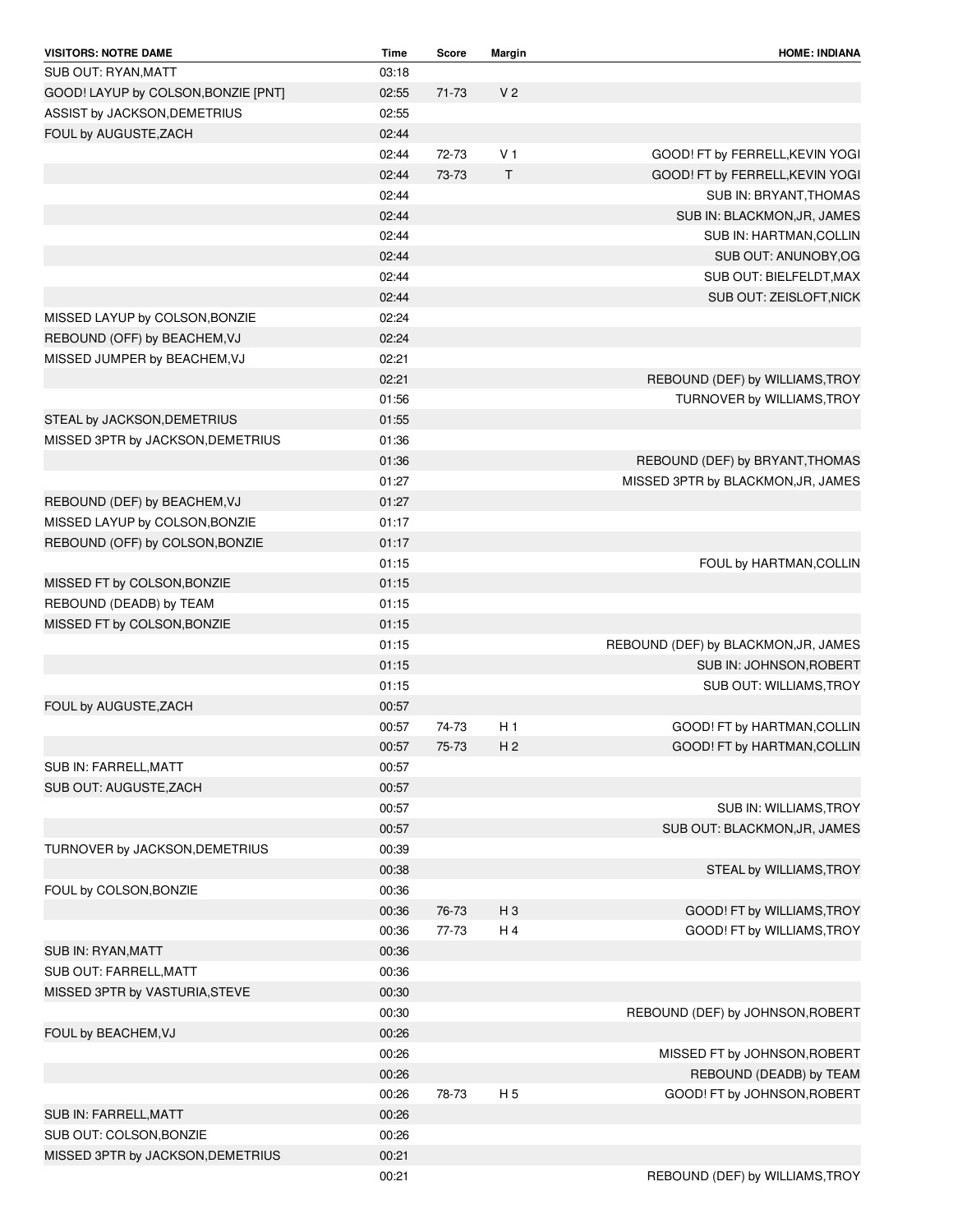| <b>VISITORS: NOTRE DAME</b> | Time  | Score | Margin | <b>HOME: INDIANA</b>             |
|-----------------------------|-------|-------|--------|----------------------------------|
| FOUL by VASTURIA, STEVE     | 00:18 |       |        |                                  |
|                             | 00:18 | 79-73 | H 6    | GOOD! FT by WILLIAMS, TROY       |
|                             | 00:18 | 80-73 | H 7    | GOOD! FT by WILLIAMS, TROY       |
| MISSED JUMPER by RYAN, MATT | 00:08 |       |        |                                  |
|                             | 00:08 |       |        | REBOUND (DEF) by HARTMAN, COLLIN |

### NOTRE DAME 73, INDIANA 80

| Period 2-only | In.       | Off | 2nd    | Fast         |              |                        |
|---------------|-----------|-----|--------|--------------|--------------|------------------------|
|               | Paint T/O |     | Chance | <b>Break</b> | <b>Bench</b> |                        |
| <b>ND</b>     | 26.       | .5  | 4      | 4            |              | Score tied - 0 times   |
| <b>IND</b>    | 14        |     | 4      | 8            | 14           | Lead changed - 0 times |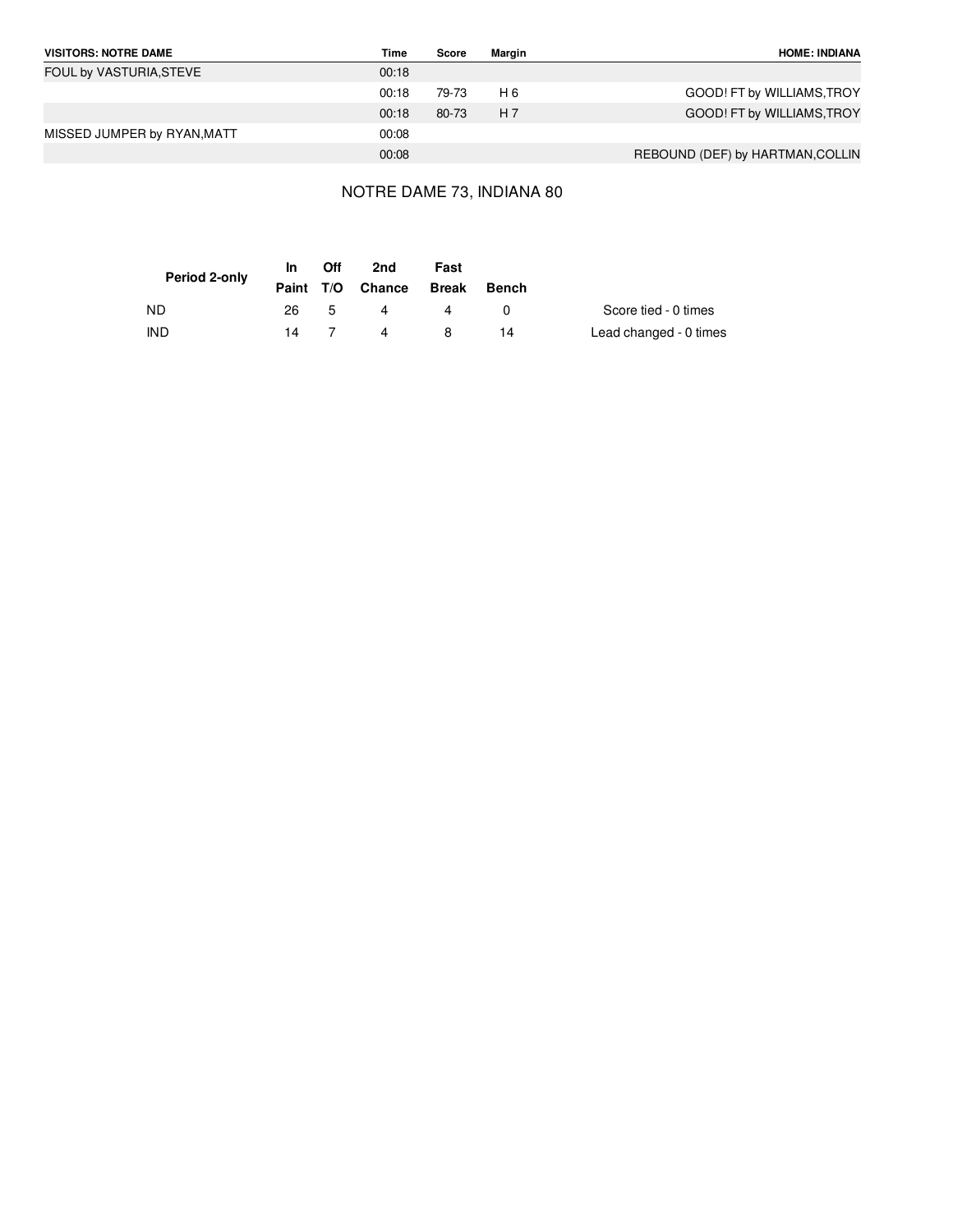# **NOTRE DAME vs INDIANA 12/19/2015; 2:00 pm at Bankers Life Fieldhouse-Indianapolis, IN Scoring/Runs Reference**

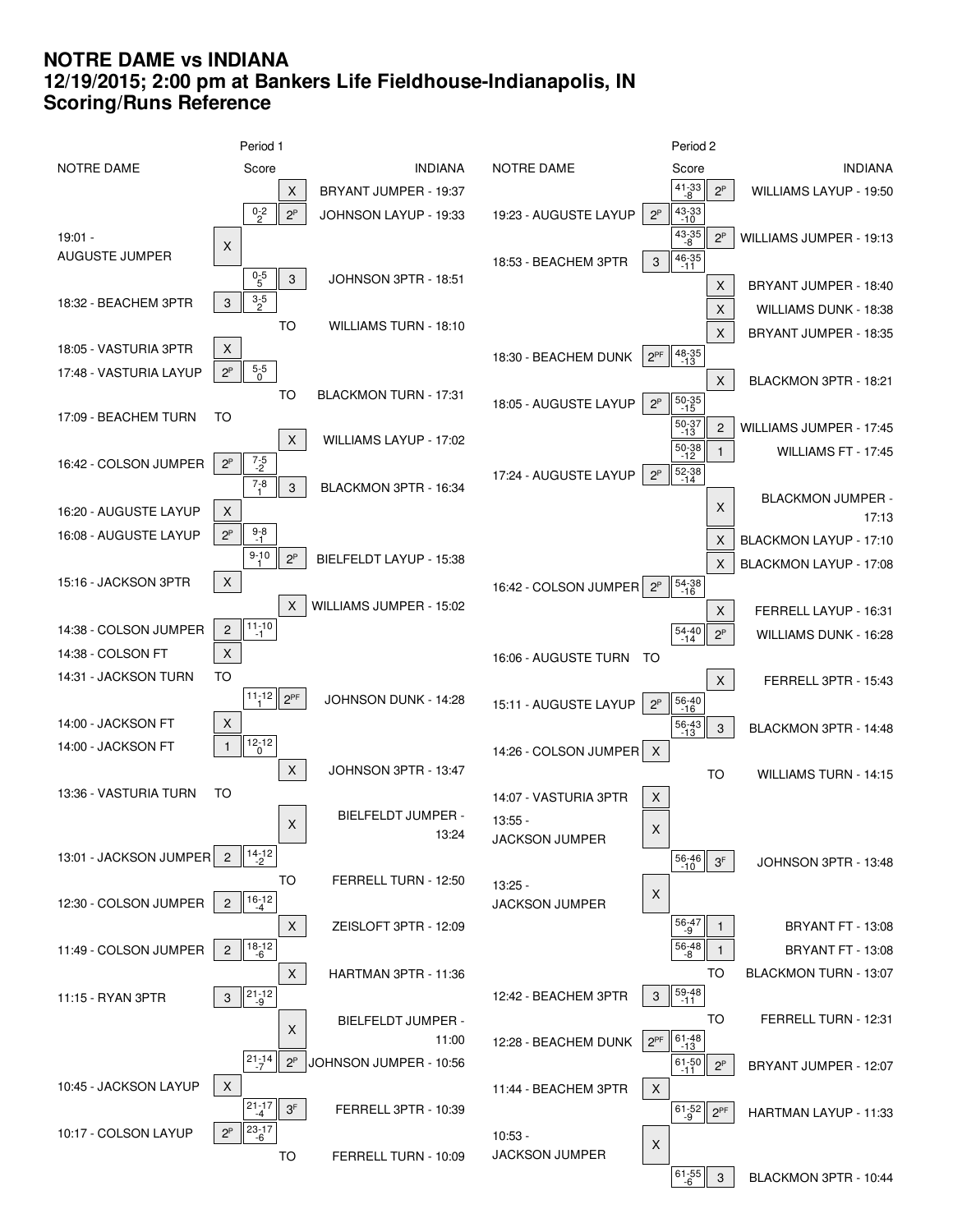